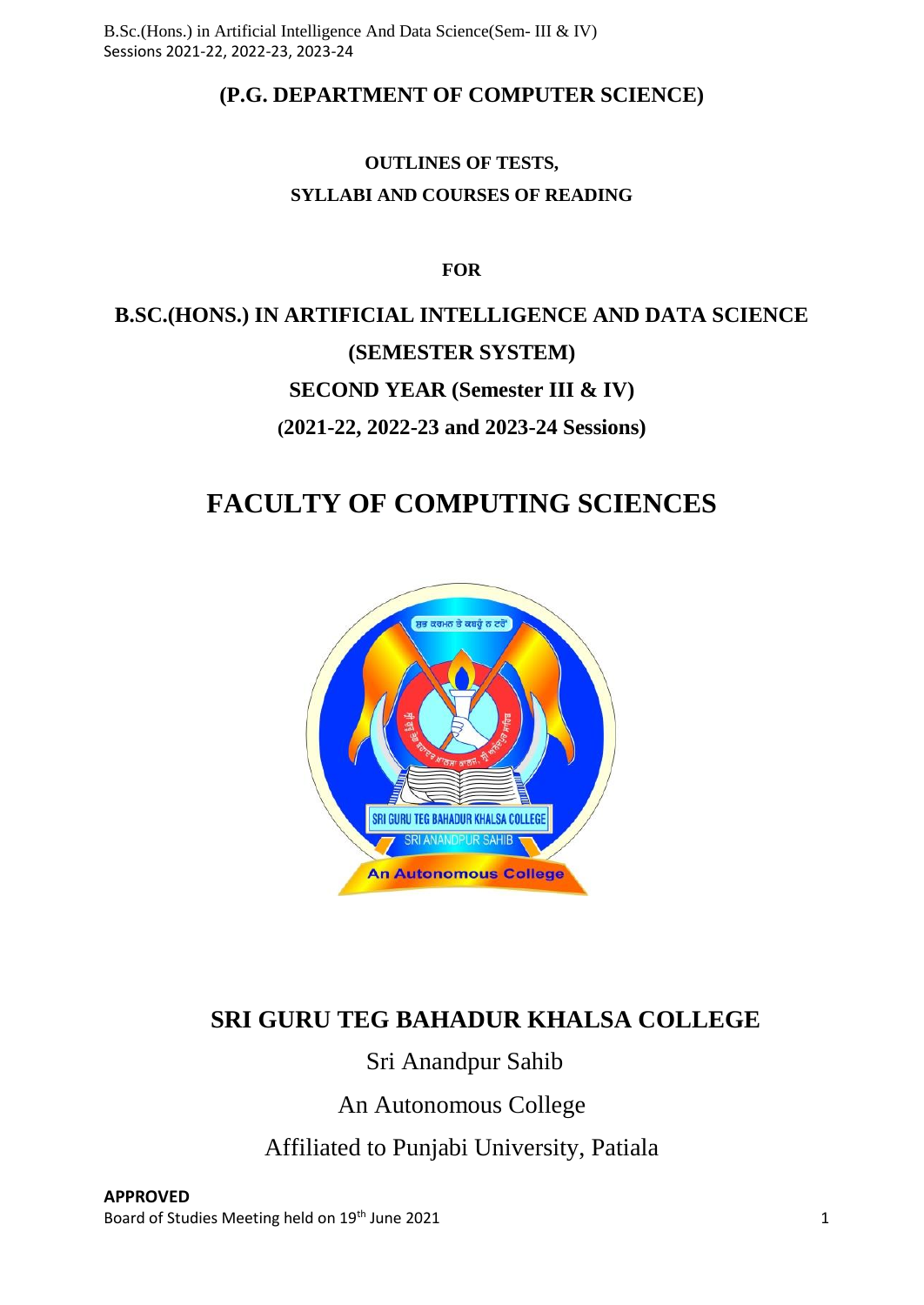# **SYLLABI, OUTLINES OF PAPERS AND TESTS FOR**

# **B.Sc.(Hons.) in ARTIFICIAL INTELLIGENCE AND DATA SCIENCE**

# **Second Year - Third Semester Examinations**

#### **For Session 2021-22, 2022-23, 2023-24**

| <b>CODE</b><br>NO. | <b>TITLE OF THE PAPER</b>                          |                | <b>Schedule</b><br><b>Teaching</b><br>(Hrs/Week) | of                       | <b>TOTAL</b><br><b>HOURS</b> | <b>CREDITS</b> | <b>MARKS</b>    |                 |
|--------------------|----------------------------------------------------|----------------|--------------------------------------------------|--------------------------|------------------------------|----------------|-----------------|-----------------|
|                    |                                                    | L              | T                                                | P                        |                              |                | <b>Internal</b> | <b>External</b> |
| <b>BSCHAI-131</b>  | Foundation<br>Mathematical<br>Course               | 5              | $\mathbf{1}$                                     | $\Omega$                 | 6                            | 6              | 30              | 70              |
| <b>BSCHAI-132</b>  | Problem<br>Solving<br>and<br>Programming in Python | $\overline{4}$ | $\Omega$                                         | $\Omega$                 | $\overline{4}$               | $\overline{4}$ | 30              | 70              |
| <b>BSCHAI-133</b>  | <b>Fundamentals of DBMS</b>                        | 4              | $\Omega$                                         | $\Omega$                 | $\overline{4}$               | $\overline{4}$ | 30              | 70              |
| <b>BSCHAI-134</b>  | Open Elective -III*                                | 5              |                                                  | $\Omega$                 | 6                            | 6              | 30              | 70              |
| <b>BSCHAI-135</b>  | Software Lab-IV (Based on<br>BSCHAI-132)           | $\Omega$       | $\Omega$                                         | $\overline{4}$           | $\overline{4}$               | $\overline{2}$ | 30              | 70              |
| <b>BSCHAI-136</b>  | Software Lab-V<br>(Based on<br>BSCHAI-133)         | $\Omega$       | $\Omega$                                         | $\overline{\mathcal{A}}$ | $\overline{4}$               | $\overline{2}$ | 30              | 70              |
| <b>BSP-301A,B</b>  | Punjabi Compulsory OR<br>Punjabi MudhlaGyan        | 4              | $\Omega$                                         | $\theta$                 | $\overline{4}$               | $\overline{4}$ | 30              | 70              |
|                    | Total                                              | 22             | 2                                                | 8                        | 32                           | 28             | 210             | 490             |

**Open Elective –III\*** (Choose any one among below) BSCHAI-134 (i) Communication Skills

BSCHAI-134(ii) Theory of Computation

BSCHAI-134(iii) Intellectual Property Rights Awareness.

#### **Note:**

#### **1. The break up of marks for the practical will be as under:**

|         | i. Internal Assessment              |                          |  |  |  |  | 30 Marks |
|---------|-------------------------------------|--------------------------|--|--|--|--|----------|
|         | ii. Viva Voce (External Evaluation) |                          |  |  |  |  | 30 Marks |
| 1.5 1.5 |                                     | $\sim$ 1 $\sim$ 1 $\sim$ |  |  |  |  |          |

iii. Lab Record Program Development and Execution(External Evaluation) 40 Marks

# **2. The breakup of marks for the internal assessment for theory Subjects will be as under:**

| Mid semester test $-I$   | 10 Marks |
|--------------------------|----------|
| Mid semester test $-$ II | 10 Marks |
| Attendance               | 5 Marks  |
| Assignment               | 5 Marks  |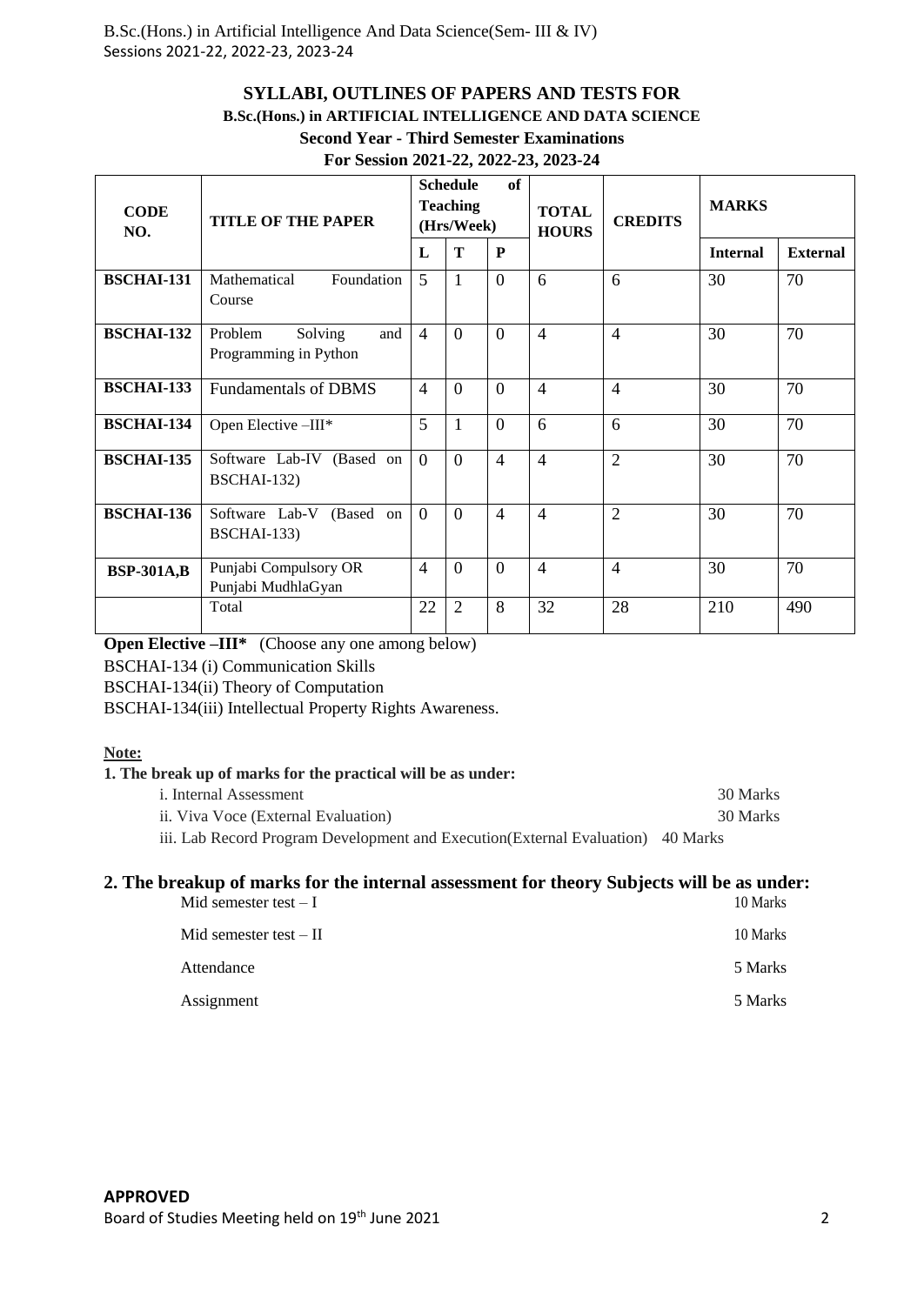# **SYLLABI, OUTLINES OF PAPERS AND TESTS FOR**

#### **B.Sc.(Hons.) in ARTIFICIAL INTELLIGENCE AND DATA SCIENCE**

# **Second Year - Fourth Semester Examinations**

# **For Session 2021-22, 2022-23, 2023-24**

| <b>CODE</b><br>NO. | <b>TITLE OF THE</b><br><b>PAPER</b>                     | <b>Schedule</b><br>of<br><b>Teaching</b><br>(Hrs/Week) |                |                | <b>TOTAL</b><br><b>HOURS</b> | <b>CREDITS</b> | <b>MARKS</b>    |                 |
|--------------------|---------------------------------------------------------|--------------------------------------------------------|----------------|----------------|------------------------------|----------------|-----------------|-----------------|
|                    |                                                         | L                                                      | T              | $\mathbf{P}$   |                              |                | <b>Internal</b> | <b>External</b> |
| <b>BSCHAI-141</b>  | Probability and<br><b>Statistics in Data</b><br>Science | 5                                                      | 1              | $\theta$       | 6                            | 6              | 30              | 70              |
| <b>BSCHAI-142</b>  | Data Analysis using<br>Python                           | $\overline{4}$                                         | $\Omega$       | $\Omega$       | $\overline{4}$               | $\overline{4}$ | 30              | 70              |
| <b>BSCHAI-143</b>  | Web Technology                                          | $\overline{4}$                                         | $\Omega$       | $\Omega$       | $\overline{4}$               | $\overline{4}$ | 30              | 70              |
| <b>BSCHAI-144</b>  | Open Elective-IV                                        | 5                                                      | 1              | $\theta$       | 6                            | 6              | 30              | 70              |
| <b>BSCHAI-145</b>  | Programming Lab-V<br>(Based on BSCHAI-<br>142)          | $\overline{0}$                                         | $\Omega$       | $\overline{4}$ | $\overline{4}$               | $\overline{2}$ | 30              | 70              |
| <b>BSCHAI-146</b>  | Software Lab-I (Based<br>on BSCHAI-143)                 | $\Omega$                                               | $\Omega$       | $\overline{4}$ | $\overline{4}$               | $\overline{2}$ | 30              | 70              |
|                    | Total                                                   | 18                                                     | $\overline{2}$ | 8              | 28                           | 24             | 180             | 420             |

**Open Elective –IV\*** (Choose any one amongst below)

BSCHAI-144(i) Software Engineering

BSCHAI-144(ii) Cyber Security and Information Assurance

BSCHAI-144(iii) Social Networking and Mining

#### **Note:**

#### **1. The break up of marks for the practical will be as under:**

| <i>i</i> . Internal Assessment                                                                                       | 30 Marks |
|----------------------------------------------------------------------------------------------------------------------|----------|
| ii. Viva Voce (External Evaluation)                                                                                  | 30 Marks |
| iii. Lab Record Program Development and Execution (External Evaluation)                                              | 40 Marks |
| 2. The breakup of marks for the internal assessment for theory Subjects will be as under:<br>Mid semester test $- I$ | 10 Marks |
| Mid semester test $-$ II                                                                                             | 10 Marks |
| Attendance                                                                                                           | 5 Marks  |
| Assignment                                                                                                           | 5 Marks  |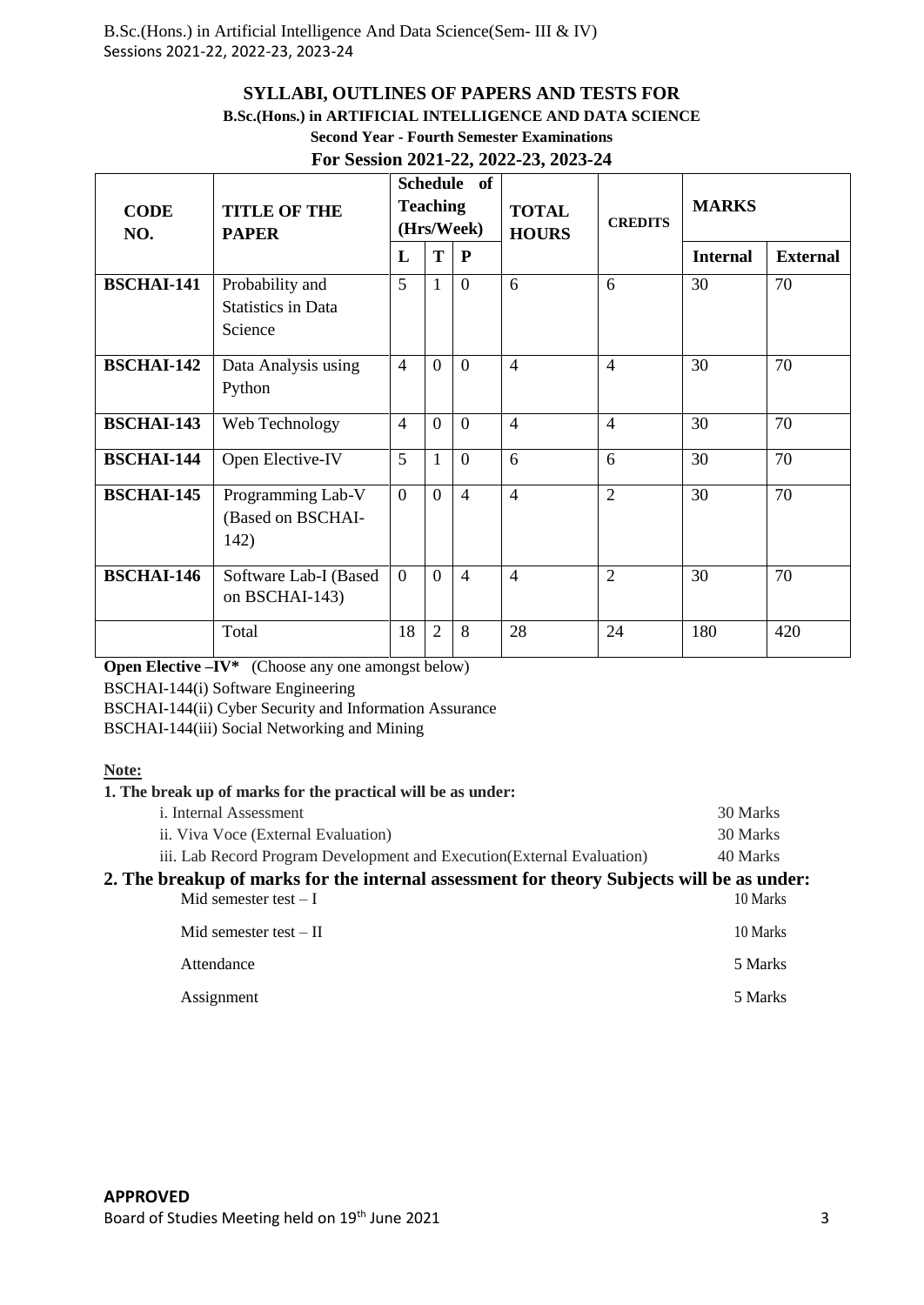#### **BSCHAI –131 Mathematical Foundation Course**

| <b>Time Allowed: 3 Hours</b>         | <b>Max. Marks: 100</b>         |
|--------------------------------------|--------------------------------|
| <b>Number of Lecture per Week: 6</b> | <b>External Marks: 70</b>      |
| Pass Percentage: 35%                 | <b>Internal Assessment: 30</b> |
| Credits: $6 (5L+1T)$                 |                                |

#### **Instructions for the Paper Setter**

The question paper will consist of three sections: A, B & C. Sections A& B will have four questions each from the respective sections of the syllabus carrying 10.5 marks for each question. Section C will have 5-10 short-answer type questions carrying at total of 28 marks, which will cover the entire syllabus uniformly.

#### **Instructions for the Candidates**

Candidates are required to attempt two questions each from the sections A  $\&$  B of the question paper and the entire section C.

**Course Objectives:** The main objectives of this course are:

- i. To introduce the concept of Matrices and Determinants.
- ii. To have basic understanding of Number Systems and Complex Numbers.
- iii. To learn about the Cartesian System of Rectangular Co-ordinates.

#### **SECTION A**

**Matrices:** Types of Matrices, Addition, Subtraction, Multiplication, Transpose, Conjugate and their properties, Symmetric, Skew-symmetric, Minor, co-factors, Adjoint, Inverse of matrices, Solution of linear system of equations using matrices.

**Determinants:** Expansion of determinants, solution of linear system of equations using Cramer rule.

**Basic Number System:** Floating point representation of numbers, arithmetic operation with normalised floating point numbers and its consequences, errors in numbers.

**Solution of transcendental equations (without convergence)**: Bi-section method, Regula-falsi method, Newton/Raphson method, Secant method

**Solution of simultaneous algebraic equations**: Gauss elimination method, pivoting, ill-conditioned equations, Gauss-Seidel iterative method, comparison of direct and iterative method.

#### **SECTION B**

**Complex Numbers:** Complex Numbers in the form of a+ib, Real and Imaginary parts of a complex number, Complex conjugate, algebra of complex numbers, square roots of a complex number, cube roots of unity.

**Quadratic Equations:** Solutions of Quadratic equations (with real and complex coefficients), Relations between roots and coefficients, Nature of roots, Equations reducible to quadratic equations.

**Cartesian System of Rectangular Coordinates:** Cartesian coordinate system, distance formula, section formula, centroid and incentre, area of triangle, condition for collinearities of three points in a plane.

**Course Learning Outcomes:** At the end of this course, students will be able to:

- i. Solve different Number System problems.
- ii. Understand the concept of Quadratic Equations and how to solve them.
- iii. Find solutions for Cartesian System of Rectangular Co-ordinates.

#### **Reference Books**:

1. NCERT Textbooks of Mathematics for  $+1$  and  $+2$ .

#### **APPROVED**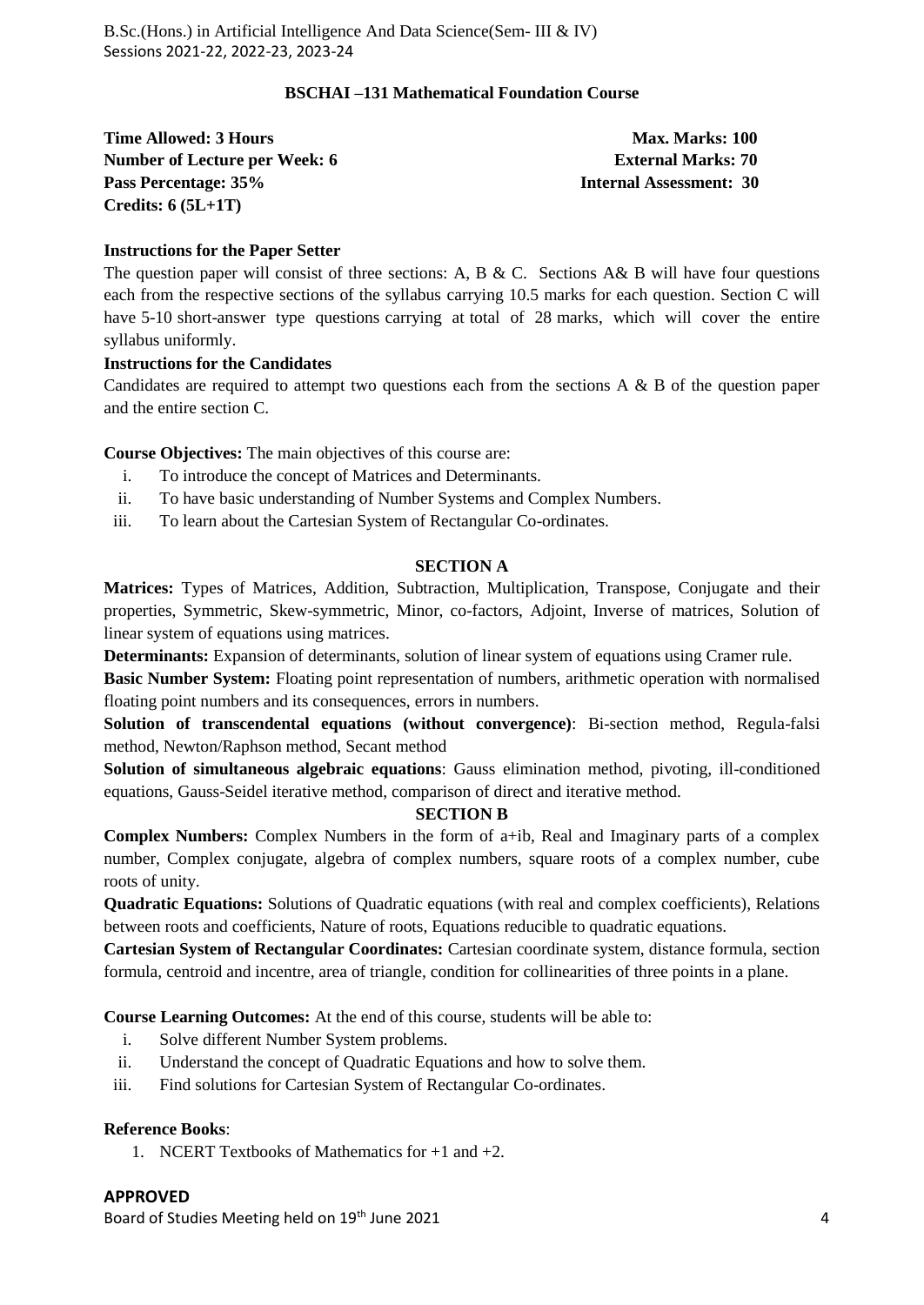- 2. M K. Jain, S.R.K. Iyengar and R.K. Jain," Numerical Methods for Scientific and Engineering Computation", Wiley.
- 3. B. S. Grewal, Higher Engineering Mathematics", Khanna Publishers.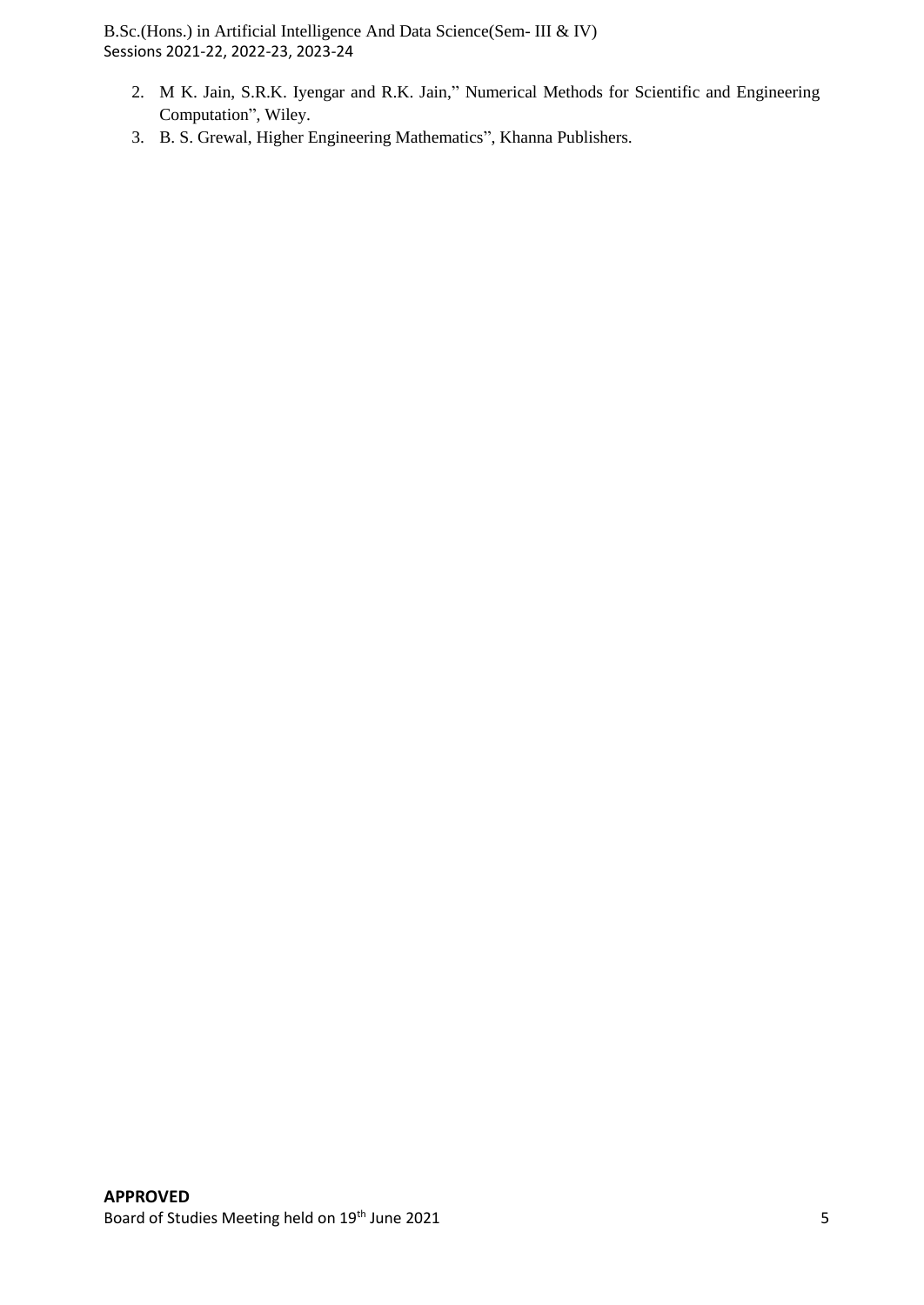#### **BSCHAI – 132 Problem Solving and Programming in Python**

**Time Allowed: 3 Hours Max. Marks: 100 Number of Lecture per Week: 4 2 | External Marks: 70 | External Marks: 70 | External Marks: 70 | External Marks: 70 | External Marks: 70 | External Marks: 70 | External Marks: 70 | External Marks: 70 | External Marks: 70 Pass Percentage: 35% Internal Assessment: 30 Credits: 4(4L)**

#### **Instructions for the Paper Setter**

The question paper will consist of three sections: A, B & C. Sections A& B will have four questions each from the respective sections of the syllabus carrying 10.5 marks for each question. Section C will have 5-10 short-answer type questions carrying at total of 28 marks, which will cover the entire syllabus uniformly.

#### **Instructions for the Candidates**

Candidates are required to attempt two questions each from the sections A  $\&$  B of the question paper and the entire section C.

**Course Objectives:** The main objectives of this course are:

- i. To learn and understand Python programming basics and paradigm.
- ii. To learn and understand Python looping, control statements and string manipulations.
- iii. To write simple Python programs for solving problems.
- iv. To learn how to decompose a Python program into functions, lists etc.

#### **Section A**

**Basics of Python:** History, Features,Strength and Weakness, Different Versions, Working with Python, Basic Syntax, indentation; keywords, identifiers, assignment statements, expressions, Variable and Data Types,Data Types Conversion, Printing on screen, Reading data from keyboard.

**Operators:**Arithmetic, Comparison, Assignment, Bitwise, Logical, Membership, Identity, Operators Precedence,

**Conditional Statements:**If, If- else, Nested if-else

**Looping:** For, While, Nested loops, Break and continue statements.

**Lists:** Introduction, Accessing list, Operations, Working with lists, Function and Methods.

**Tuple:** Introduction, Accessing tuples, Operations, Working Functions and Methods.

**Dictionaries:** Introduction, Accessing values in dictionaries, Working with dictionaries, Properties.

Python Functions: Function introduction, Types of functions, Functions with parameters, Keywords

and optional parameters, Scope of variables (Global and Local), Anonymous function – Lambda, Inbuild function, List comprehension.

#### **Section B**

**String Manipulation:** Accessing Strings, len, min, max functions, indexing, slicing, concatenation, in / not in operator, comparing strings. Substring search and split functions.

**Formatting:** the format() method, arguments- format field names. Formatting numbers and strings: rounding, precision, scientific notation, percentage, width and justify.

**Python Modules**: Modules, Standard Modules (Math, Sys module), Import Statement, from statement, Dir() functions.

**OOPs concepts in Python**- Class and object, Encapsulation, Data Abstraction, Inheritance, Polymorphism; Creating and accessing objects attributes and methods, Python Constructors, Python Inheritance- multiple and multilevel, overriding and overloading.

**Course Learning Outcomes:** At the end of this course, students will be able to:

i. To define and demonstrate the use of built-in data structures lists, tuples and dictionary.

**APPROVED**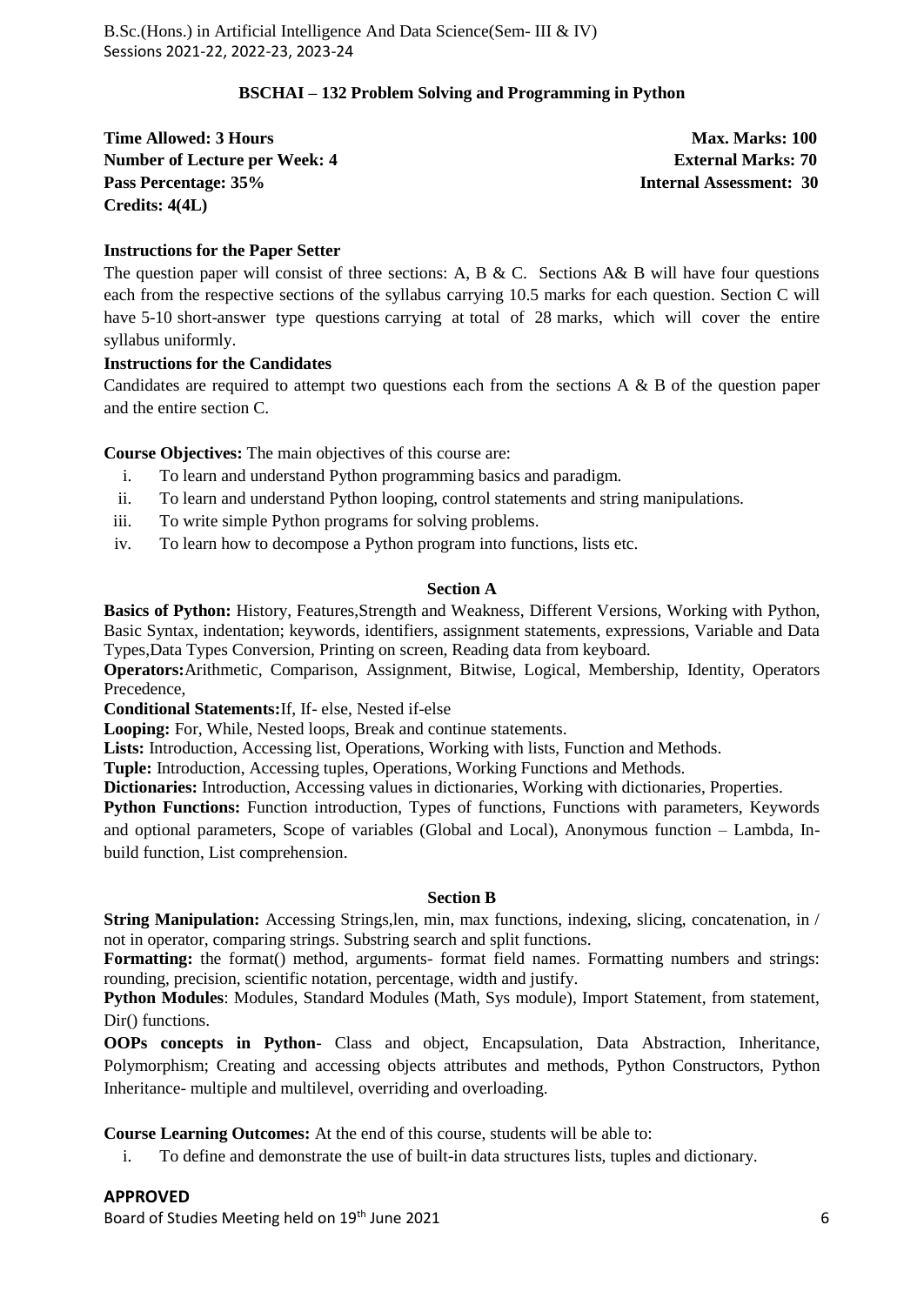- ii. To design and implement a program to solve a real world problem.
- iii. To learn how to build and package Python modules for reusability.
- iv. To learn how to design object-oriented programs with Python classes.
- v. To learn different file handling methods.

#### **Text Books:**

1. Paul Gries, Jennifer Campbell, Jason Montojo, Practical Programming- An Introduction to Computer Science Using Python 3.6, Shroff Publications and Distributors.

#### **Reference books:**

- 1. John V Guttag, Introduction to Computation and Programming Using Python'', Revised and expanded Edition, MIT Press.
- 2. Robert Sedgewick, Kevin Wayne, Robert Dondero, ―Introduction to Programming in Python: An Inter-disciplinary Approach, Pearson India Education Services Pvt. Ltd.
- 3. Timothy A. Budd, Exploring Python, Mc-Graw Hill Education (India) Private Ltd.
- 4. Paul Gries, Jennifer Campbell and Jason Montojo, Practical Programming: An Introduction to Computer Science using Python 3, Second edition, Pragmatic Programmers, LLC.
- 5. Rossum, Introduction To Python ,Shroff Publications and Distributors.
- 6. Downey,Think Python 2/ED, Shroff Publications and Distributors.
- 7. Lutz, Learning Python, 5/ED, Shroff Publications and Distributors.
- 8. Campbell ,Practical Programming: An Introduction to Computer Science Using Python, Shroff Publications and Distributors.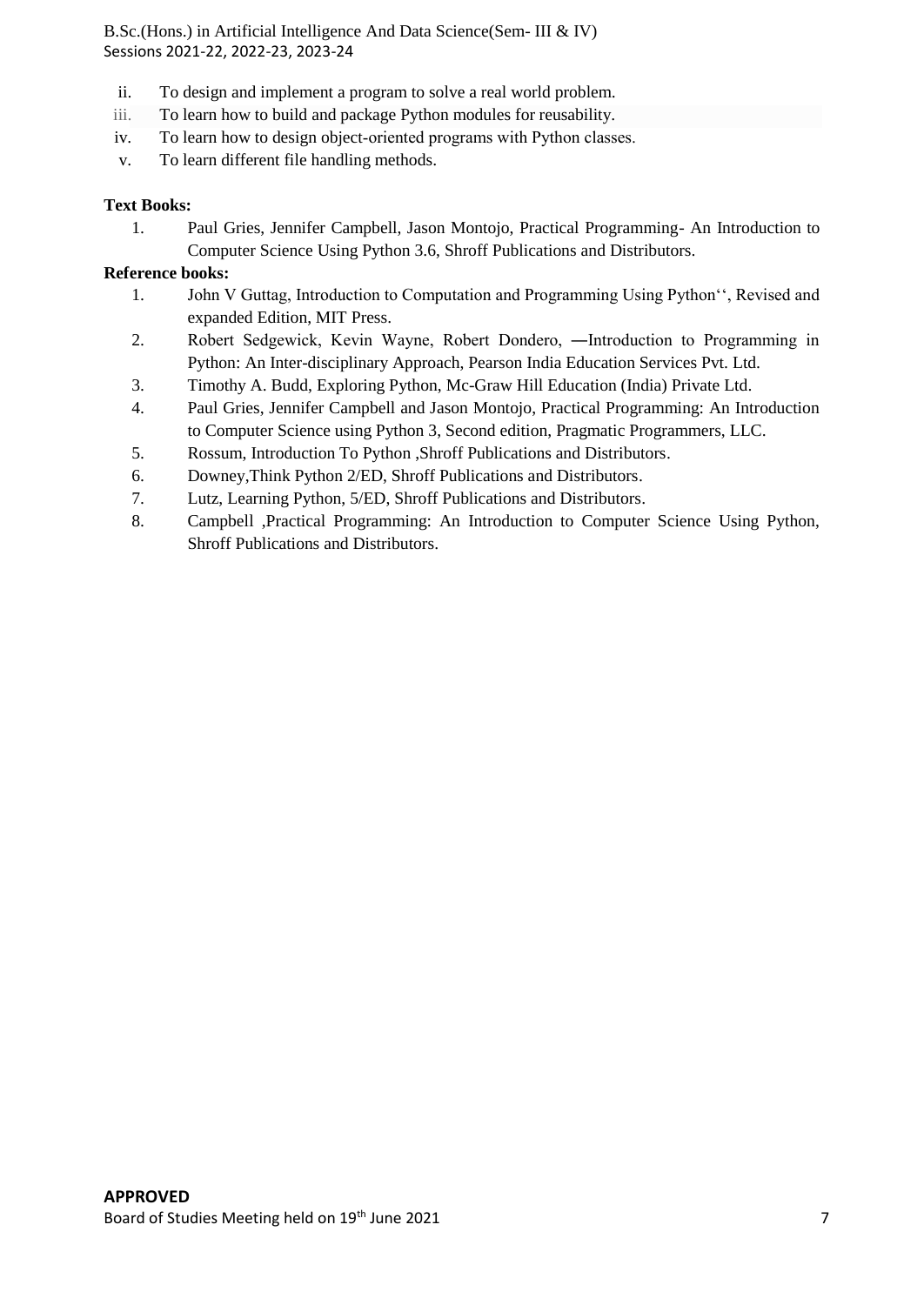#### **BSCHAI – 133 Fundamentals of DBMS**

**Time Allowed: 3 Hours Max. Marks: 100 Number of Lecture per Week: 4 2 | External Marks: 70 | External Marks: 70 | External Marks: 70 | External Marks: 70 | External Marks: 70 | External Marks: 70 | External Marks: 70 | External Marks: 70 | External Marks: 70 Pass Percentage: 35% Internal Assessment: 30 CREDITS: 4(4L)**

#### **Instructions for the Paper Setter**

The question paper will consist of three sections: A, B & C. Sections A& B will have four questions each from the respective sections of the syllabus carrying 10.5 marks for each question. Section C will have 5-10 short-answer type questions carrying at total of 28 marks, which will cover the entire syllabus uniformly.

#### **Instructions for the Candidates**

Candidates are required to attempt two questions each from the sections A & B of the question paper and the entire section C.

**Course Objectives:** The main objectives of this course are:

- i. To explain basic database concepts, applications, data models, schemas and instances.
- ii. To demonstrate the use of constraints and relational algebra operations.
- iii. Describe the basics of SQL and construct queries using SQL.
- iv. To emphasize the importance of normalization in databases.
- v. To facilitate students in Database design.
- vi. To familiarize issues of concurrency control and transaction management.

#### **Section A**

**Introduction:** Database Approach, Characteristics of a Database Approach, Database System Environment. Roles in Database Environment: Database Administrators, Database Designers, End Users, Application Developers.

**Database Management Systems**: Definition, Characteristics, Advantages of Using DBMS Approach, Classification of DBMSs.

**Architecture:** Data Models, Categories of Data Models- Conceptual Data Models, Physical data Models, Representational Data Models, such as, Object Based Models, Record Based Models, Database Schema and Instance, Three Schema Architecture, Data Independence – Physical and Logical data Independence.

**Database Conceptual Modelling by E-R model**: Concepts, Entities and Entity Sets, Attributes, Mapping Constraints, E-R Diagram, Weak Entity Sets, Strong Entity Sets. **Enhanced E-R Modelling:** Aggregation, Generalization, Converting ER Diagrams to Tables. **Relational Data Model:** Concepts and Terminology, Characteristics of Relations. **Constraints:** Integrity Constraints- Entity and Referential Integrity constraints, Keys- Super Keys, Candidate Keys, Primary Keys, Secondary Keys and Foreign Keys.

**Database languages:** DDL, DML, DCL.

#### **SECTION-B**

**Database Design**: Informal Design Guidelines for Relation Schemas, Problems of Bad Database Design,

**Normalization:** Functional Dependency, Full Functional Dependency, Partial Dependency, Transitive Dependency, Normal Forms– 1NF, 2NF, 3NF, Boyce-Codd NF,

**Transaction & Concurrency Control**: Concept of transaction, ACID properties, Serializibility, States of transaction, Concurrency Control – Locking techniques, time-stamp based protocols.

#### **APPROVED**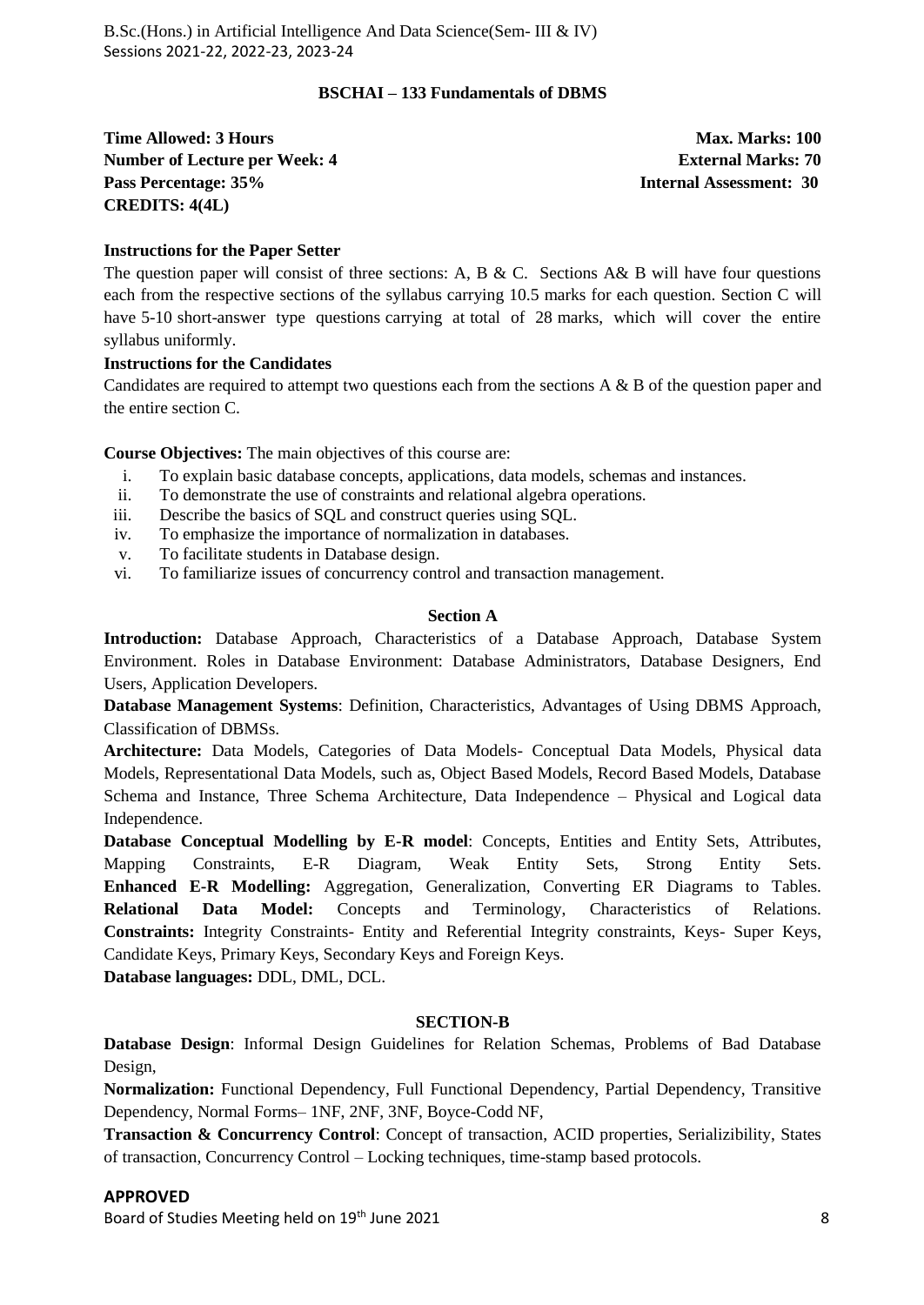**Database Security:** Security requirements, database integrity, Granting & revoking privileges.

**Course Learning Outcomes:** At the end of this course, students will be able to:

- i. Describe the fundamental elements of relational database management systems.<br>ii. Explain the basic concepts of relational data model, entity-relationship n
- Explain the basic concepts of relational data model, entity-relationship model, relational database design, relational algebra and SQL.
- iii. Design ER-models to represent simple database application scenarios.
- iv. Populate and query a database using SQL DML/DDL commands.

#### **Text Books:**

- 1. Elmisry Navathe, Introduction to Database Systems, Pearson Education India.
- 2. Content Development Group" Working with MS-OFFICE 2000 ", TMH.

#### **Reference Books:**

- 1. Henry F. Korth, Abraham, Database System Concepts, Tata McGraw Hill.
- 2. Naveen Prakash, Introduction to Database Management", TMH.
- 3. C.J. Date, An Introduction to Data Base Systems, Pearson Education India.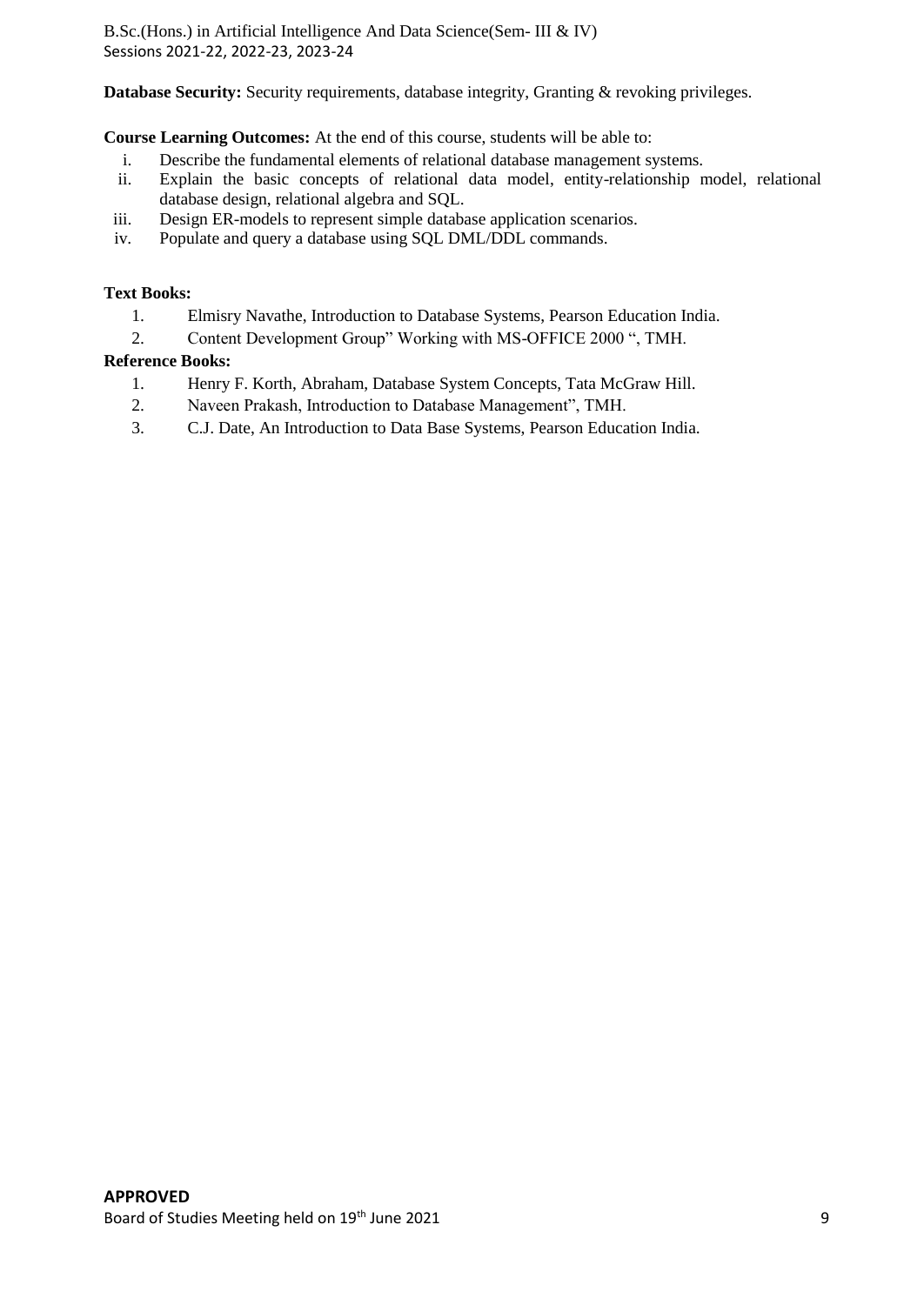#### **BSCHAI – 134 (i) Communication Skills 6CREDITS: 5H(L)+1H(T)**

External Examination: 70<br> **External Examination: 25**<br> **Internal Assessment: 30**<br> **Internal Assessment: 11 Time Allowed: 3 Hours CREDITS: 6(5L+1T)**

**Max. Marks: 100 Pass Marks: 35% Internal Assessment: 11**<br>Total Lectures: 90

#### **Objective of the Syllabus:**

The prescribed text helps the students increase their proficiency in English by enhancing their resources to deal with communicative needs of everyday life.

#### **INSTRUCTIONS FOR PAPER SETTER**

- The Question paper will consist of four sections-A, B, C & D.
- Section A will carry 20 marks, Section B will carry 10 marks, Section C will carry 10 marks, & Section D will carry 30 marks.

#### **INSTRUCTIONS FOR THE CANDIDATES**

Candidates are required to attempt all questions from all four sections-A, B, C & D

#### **Texts Prescribed for Grammar and Vocabulary:**

#### **Prose Parable – (1-10 chapters)**

W. Stannard Allen: Living English Structure (Orient Longman)

#### **SECTION A**

**Q.1** (a) One essay type question with internal alternative on the theme, incident and character from *Prose Parables*. The answer should not exceed 250 words. 10 marks (b) 5 short answer type questions to be attempted out of the given eight from Prose Parables  $(40-50 \text{ words})$   $5 \times 2 = 10 \text{ marks}$ 

#### **SECTION B – COMPREHENSION**

**Q. 2** One unseen passage for comprehension with five questions from the passage of five marks, and 05 marks for vocabulary such as word formation and inferring meaning.

10 marks

#### **SECTION C – GRAMMAR**

| <b>Q.3</b> (a) Transcoding: Prose to dialogue. (One passage will be given) | 5 marks   |
|----------------------------------------------------------------------------|-----------|
| (b) Error correction in sentences. (Attempt 5 out of 8 sentences)          | 2.5 marks |
| (c) Drafting questions based on given inputs                               | 2.5 marks |

#### **SECTION D – COMPOSITION**

**Q.4** (a) Writing one out of two official letters from the given topics:

- **1.** Making inquiries
- **2.** Suggesting changes
- **3.** Registering complaints
- **4.** Asking and giving information 10 marks

**APPROVED** Board of Studies Meeting held on 19<sup>th</sup> June 2021 10 and the studies of the studies of the studies of the studies of the studies of the studies of the studies of the studies of the studies of the studies of the studies of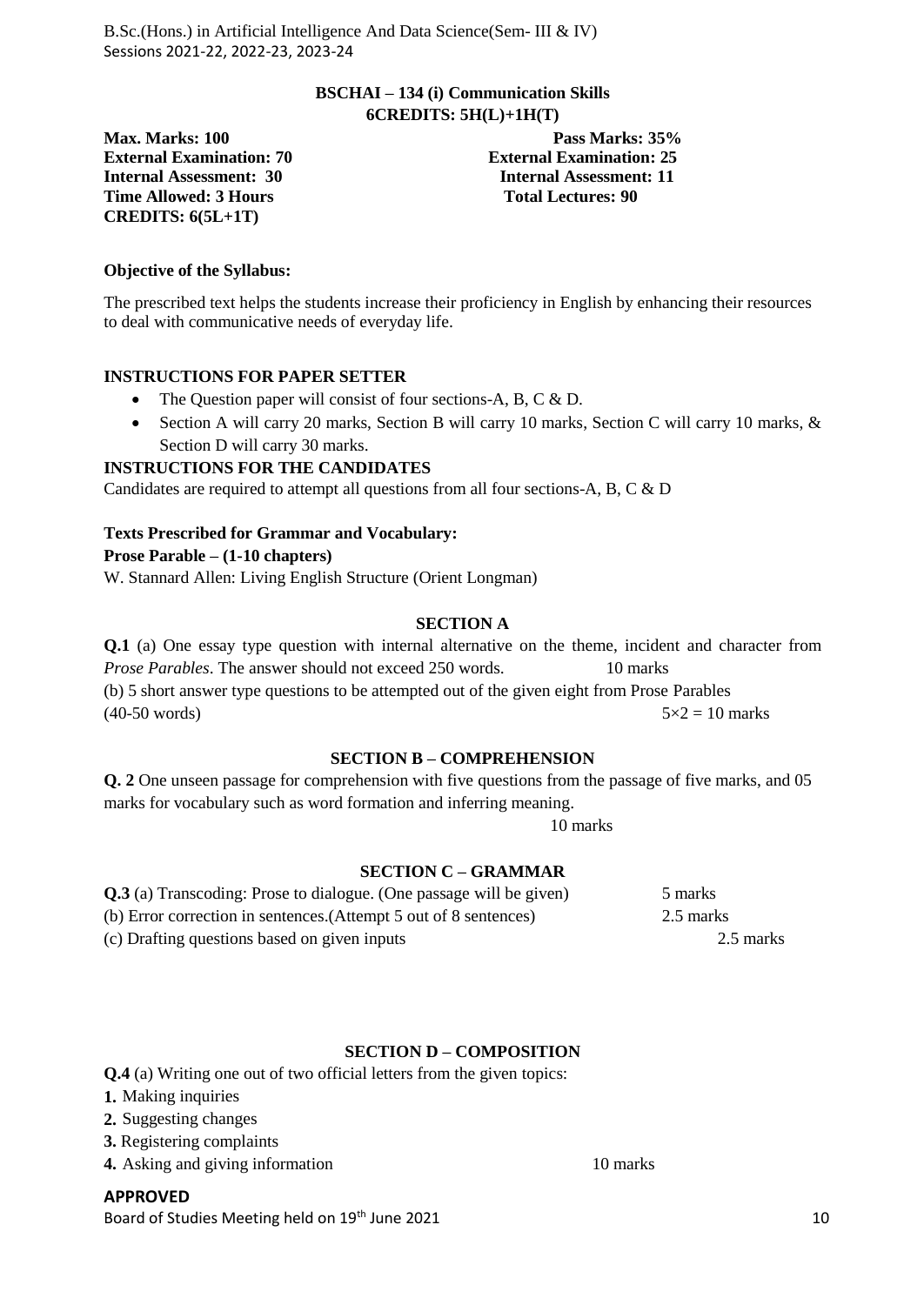| (b) Development of a story from given hints | 10 marks |
|---------------------------------------------|----------|
| (c) Application for job including CV/Resume | 10 marks |

Paris Roy  $A<sub>j</sub>$ 

Dr. Gurpreet Kaur Dr. Ajay Verma Dr. Swaraj Raj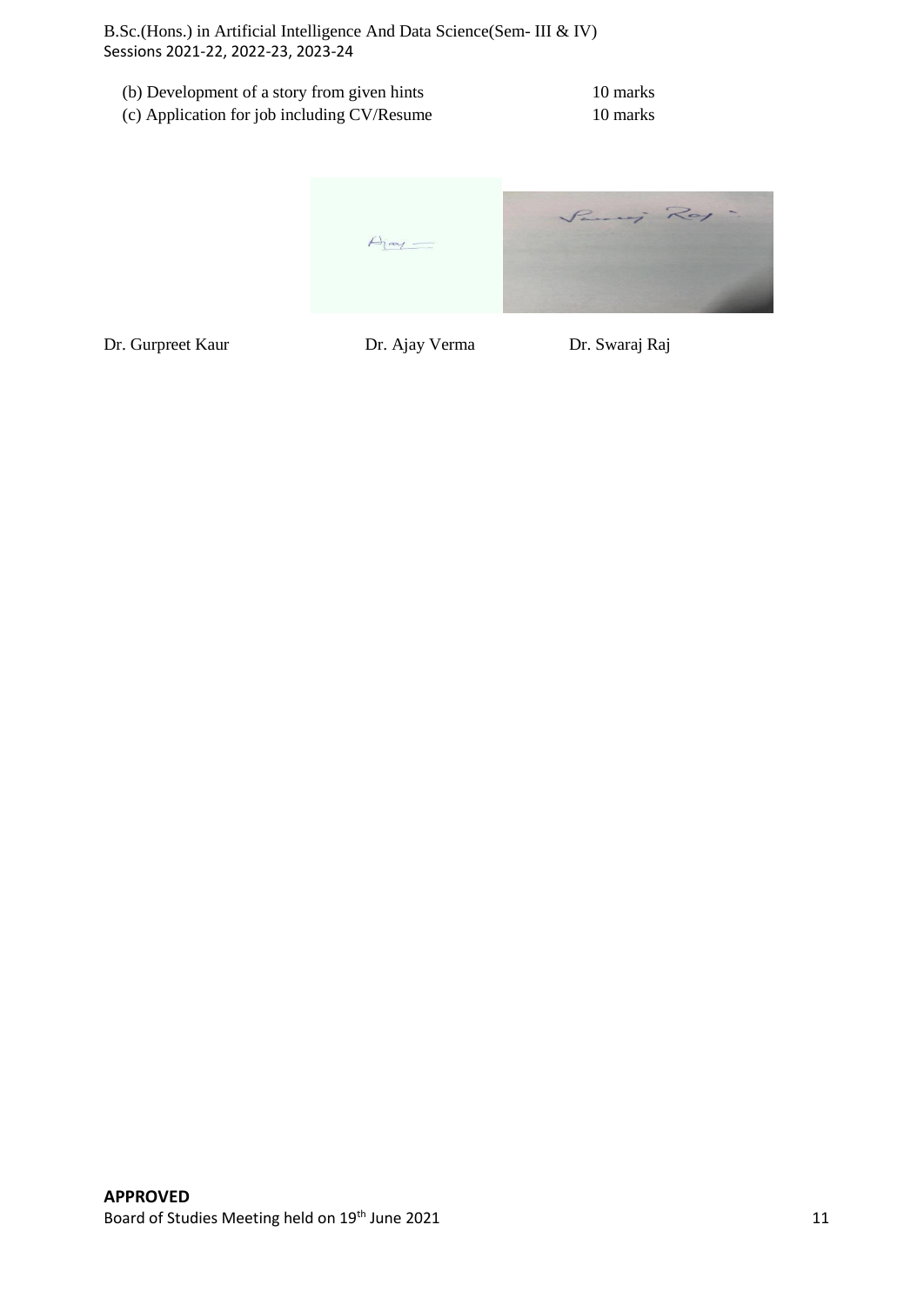# **BSCHAI – 134 (ii) Theory of Computation**

**Time Allowed: 3 Hours Max. Marks: 100 Max. Marks: 100 Number of Lecture per Week: 6 <b>External Marks: 70 External Marks: 70 Pass Percentage: 35% Internal Assessment: 30 CREDITS: 6(5L+1T)**

#### **Instructions for the Paper Setter**

The question paper will consist of three sections: A, B & C. Sections A& B will have four questions each from the respective sections of the syllabus carrying 10.5 marks for each question. Section C will have 5-10 short-answer type questions carrying at total of 28 marks, which will cover the entire syllabus uniformly.

#### **Instructions for the Candidates**

Candidates are required to attempt two questions each from the sections A & B of the question paper and the entire section C.

**Course Objectives:** The main objectives of this course are:

- i. To give an overview of the theoretical foundations of computer science from the perspective of formal languages.
- ii. To understand the concept of machines: finite automata, pushdown automata, linear bounded automata, and Turing machines.
- iii. To understand the context-free languages and context-free grammar.
- iv. To understand the concept of Turing Machines.

#### **Section A**

**Languages:** Alphabets, string, language, Basic Operations on language, Concatenation, KleeneStar. **Finite Automata and Regular Languages:** Regular Expressions, Transition Graphs, Deterministics and non-deterministic finite automata, NFA to DFA Conversion, Regular languages and their relationship with finite automata, Pumping lemma and closure properties of regular languages.

#### **Section B**

**Context free languages**: Context free grammars, parse trees, ambiguities in grammars and languages, Pushdown automata (Deterministic and Non-deterministic), Pumping Lemma, Properties of context free languages, normal forms.

**Turing Machines and Models of Computations:** RAM, Turing Machine as a model of computation, Universal Turing Machine, Language acceptability, decidability, halting problem, Recursively enumerable and recursive languages, un-solvability problems.

**Course Learning Outcomes:** At the end of this course, students will be able:

- i. To use basic concepts of formal languages of finite automata techniques.
- ii. To design Finite Automata's for different Regular Expressions and Languages.
- iii. To construct context free grammar for various languages.
- iv. To solve various problems of applying normal form techniques, push down automata and Turing Machines.

#### **Reference Books:**

1. Daniel I.A.Cohen, Introduction to computer theory, John Wiley.

#### **APPROVED**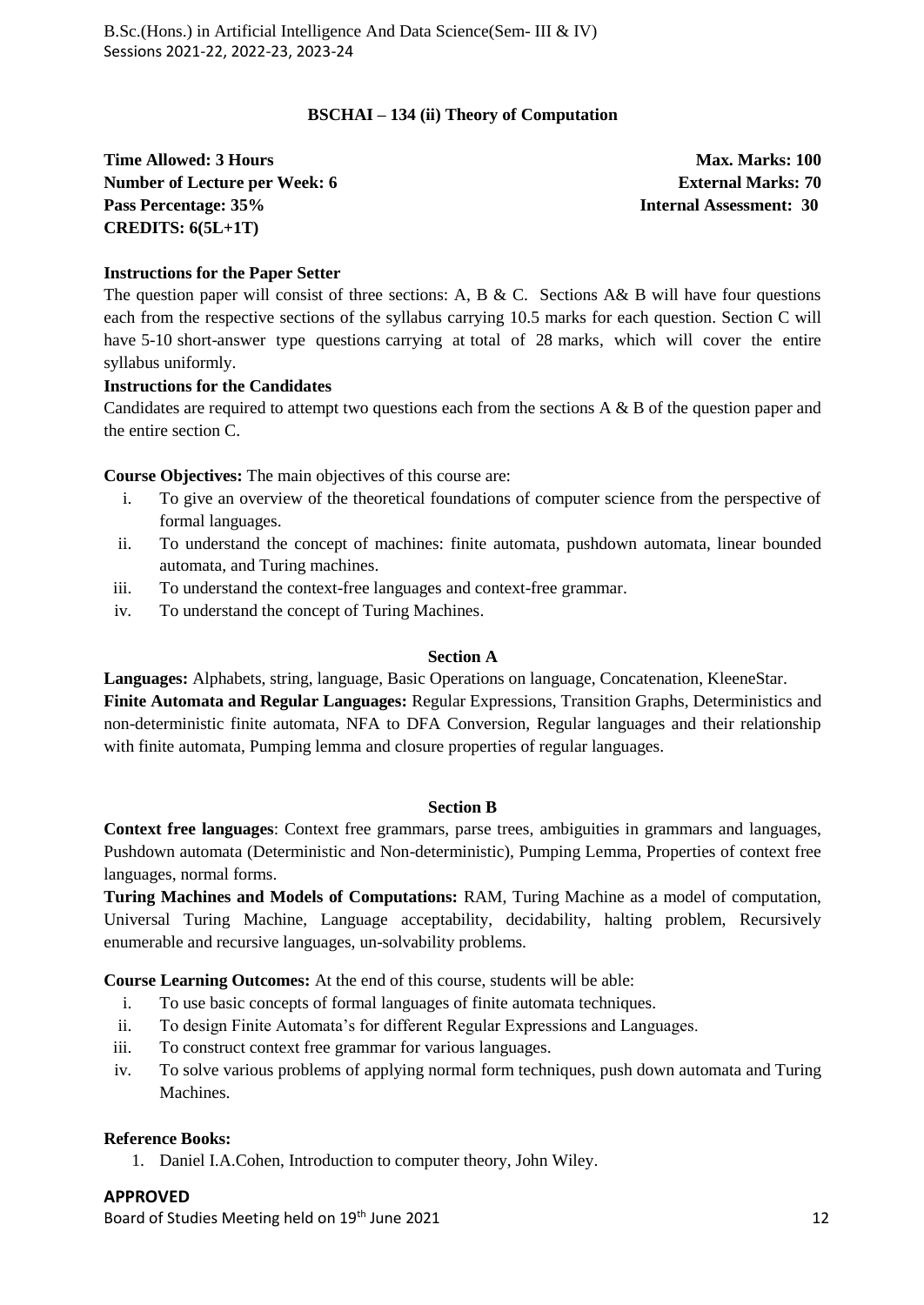- 2. Lewis & Papadimitriou, Elements of the theory of computation , PHI.
- 3. Hoperoft, Aho, Ullman, Introduction to Automata theory, Language & Computation  $-3<sup>rd</sup>$ Edition, Pearson Education.
- 4. P. Linz, An Introduction to Formal Language and Automata 4th edition Publication Jones Bartlett.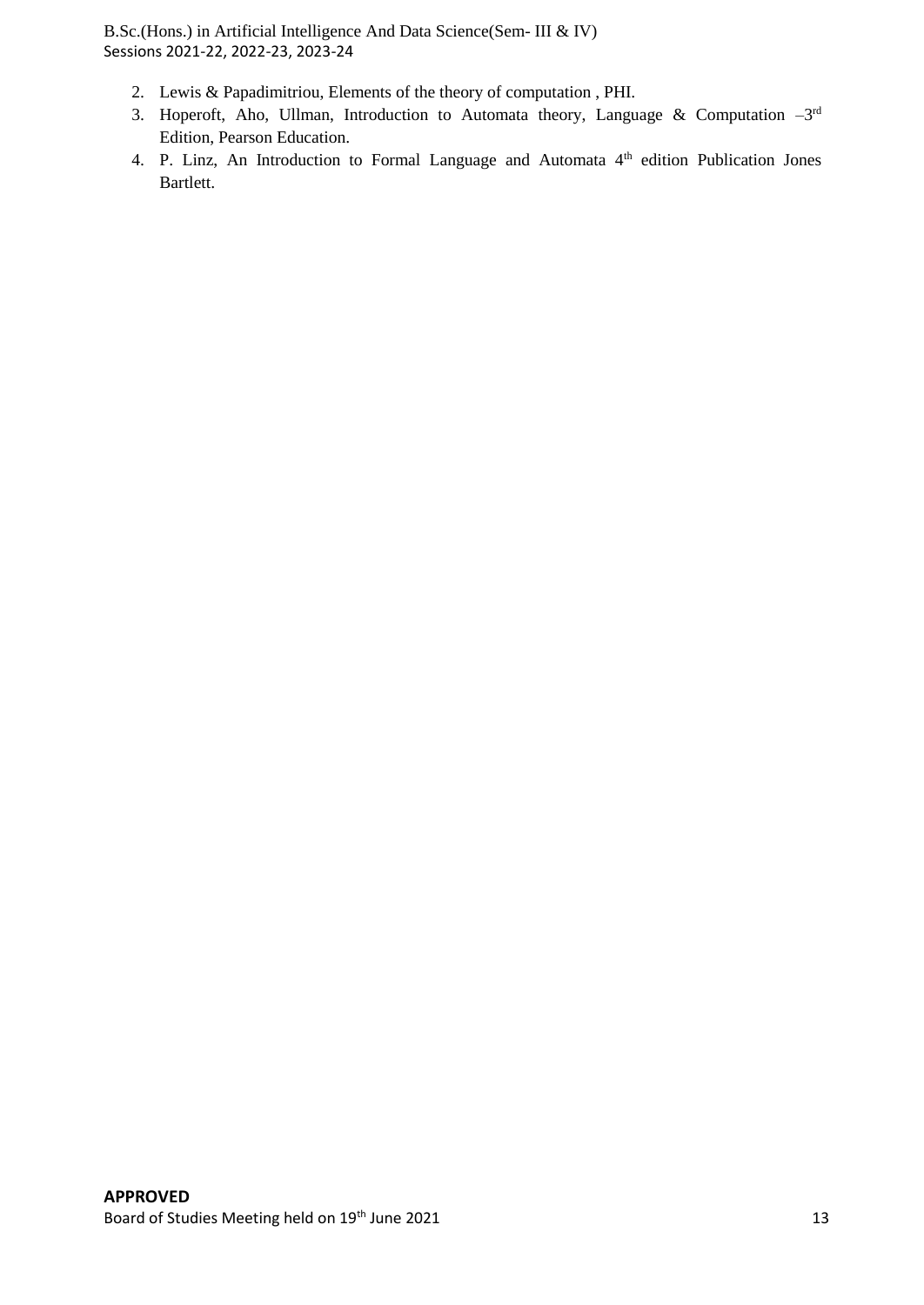#### **BSCHAI – 134 (iii) Intellectual Property Rights Awareness**

**Time Allowed: 3 Hours Max. Marks: 100 Max. Marks: 100 Number of Lecture per Week: 6 External Marks: 70 Pass Percentage: 35% Internal Assessment: 30 Credits: 6(5L+1T)**

#### **Instructions for the Paper Setter**

The question paper will consist of three sections: A, B & C. Sections A& B will have four questions each from the respective sections of the syllabus carrying 10.5 marks for each question. Section C will have 5-10 short-answer type questions carrying at total of 28 marks, which will cover the entire syllabus uniformly.

#### **Instructions for the Candidates**

Candidates are required to attempt two questions each from the sections A & B of the question paper and the entire section C.

**Course Objectives:** The main objectives of this course are:

- i. To introduce fundamental aspects of Intellectual property Rights to students who are going to play a major role in development and management of innovative projects in industries.
- ii. To disseminate knowledge on patents, patent regime in India and abroad and registration aspects.
- iii. To disseminate knowledge on copyrights and its related rights and registration aspects.
- iv. To disseminate knowledge on trademarks and registration aspects.

#### **Section A**

**Overview Of Intellectual Property:** Introduction and the need for intellectual property right (IPR), IPR in India – Genesis and Development, IPR in abroad, Some important examples of IPR.

**Patents:** Macro economic impact of the patent system, Patent and kind of inventions protected by a patent, Patent document, How to protect your inventions?, Granting of patent, Rights of a patent, How extensive is patent protection?, Why protect inventions by patents?, Searching a patent, Drafting of a patent, Filing of a patent, The different layers of the international patent system, (national, regional and international options)

Utility models, Differences between a utility model and a patent?, Trade secrets and know-how agreements.

**Copyright:** Definition, Copyright Scope, Duration of Copyright, Reasons for protecting through copyright, RELATED RIGHTS: Definition, Distinction between related rights and copyright, Rights covered by copyright.

**Trademarks:** Definition, Rights of trademark, Kind of signs used as trademarks, Types of trademark, function does a trademark perform, Procedure for protecting trademark.

Registration Process of trademark, Duration of registered trademark, Extensiveness of trademark protection, Various well-known marks and procedure for their protection, Domain name and its relation with trademarks.

#### **Section B**

**Geographical Indications:** Definition, Procedure for geographical indication protection, Reasons for geographical indications protection.

**Industrial Designs:** Definition, Procedure for industrial design protection.

Kinds of protection provided by industrial designs, Duration, Reasons for protecting industrial designs.

#### **APPROVED**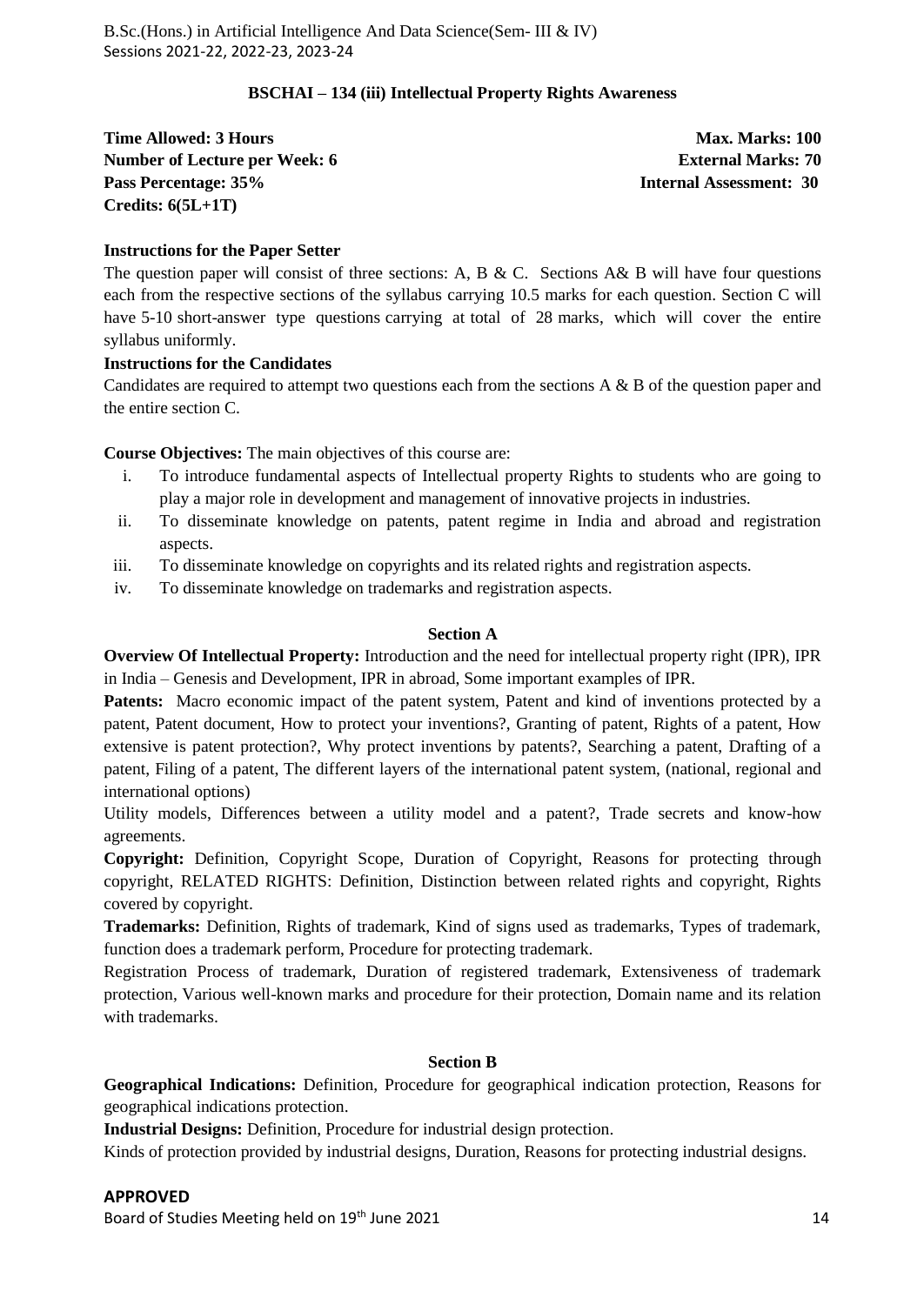**Unfair Competition: Definition**, Relationship between unfair competition and intellectual property laws.

**Enforcement Of Intellectual Property Rights:** Infringement of intellectual property rights, Enforcement Measures

**Emerging Issues In Intellectual Property:** Intellectual Property Intellectual Property Rights related to I.T., Management Licensing and Enforcing Intellectual Property, Commercializing I.T. Invention, Case studies of I.T. Patents

**Startups:** Introduction about Startup: Schemes by Govt of India for Starting Startups, Procedure for applying for funding for opening Startups.

**Incubation Centers:** Introduction about Incubation Center, Schemes by Govt of India for Starting Incubation Centers, Procedure for applying for funding for Opening Incubation Centers. Various Activities by Incubation Centers.

#### **Course Learning Outcomes:**

- i. The students once they complete their academic projects shall get an adequate knowledge on patent and copyright for their innovative research works.
- ii. During their research career, information in patent documents provides useful insight on novelty of their idea from state-of-the art search. This provides further way for developing their idea or innovations.
- iii. Pave the way for the students to catch up Intellectual Property (IP) as an career option
	- a. R&D IP Counsel
		- b. Government Jobs Patent Examiner
		- c. Private Jobs
		- d. Patent agent and Trademark agent
		- e. Entrepreneur

#### **Text Books:**

1. T. M Murray and M.J. Mehlman, Encyclopedia of Ethical, Legal and Policy issues in Biotechnology, John Wiley & Sons.

 **Online Course Web Link:** NPTEL Web Course on Intellectual Property Rights. [http://nptel.](http://nptel/)iitm.ac.in

#### **References:**

- 1. P.N. Cheremisinoff, R.P. Ouellette and R.M. Bartholomew, Biotechnology Applications and Research, Technomic Publishing Co., Inc. USA.
- 2. D. Balasubramaniam, C.F.A. Bryce, K. Dharmalingam, J. Green and K. Jayaraman, Concepts in Biotechnology, University Press (Orient Longman Ltd)
- 3. Bourgagaize, Jewell and Buiser, Biotechnology: Demystifying the Concepts, Wesley Longman, USA.
- 4. AjitParulekar and Sarita D' Souza, Indian Patents Law Legal & Business Implications; Macmillan India Ltd.
- 5. B.L.Wadehra; Law Relating to Patents, Trade Marks, Copyright, Designs & Geographical Indications; Universal law Publishing Pvt. Ltd., India.
- 6. P. Narayanan; Law of Copyright and Industrial Designs; Eastern law House, Delhi.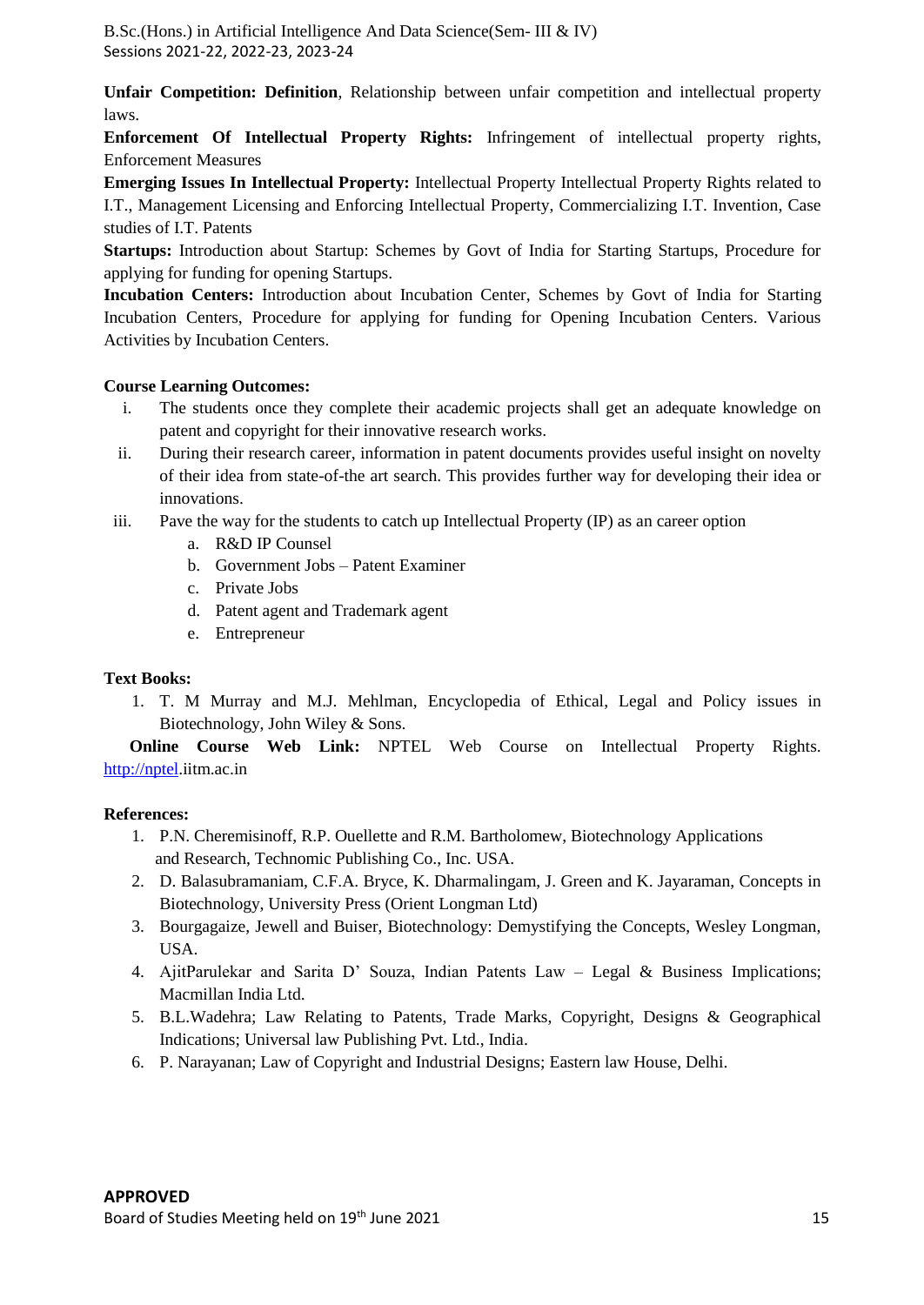# **BSCHAI – 135 Programming Lab-III (Based on BSCHAI-132)**

**Time Allowed: 3 Hours Max. Marks: 100 Max. Marks: 100 Number of Practical per Week: 4 External Marks: 70 Pass Percentage: 35% Internal Assessment: 30 CREDITS: 2(4P)**

This course will mainly comprise of exercises on the basis of the following theory paperBSCHAI-132: Problem Solving and Programming in Python.

**\*The splitting of marks is as under: Maximum Marks for Continuous Assessment: 30 Maximum Marks for University Examination: 70**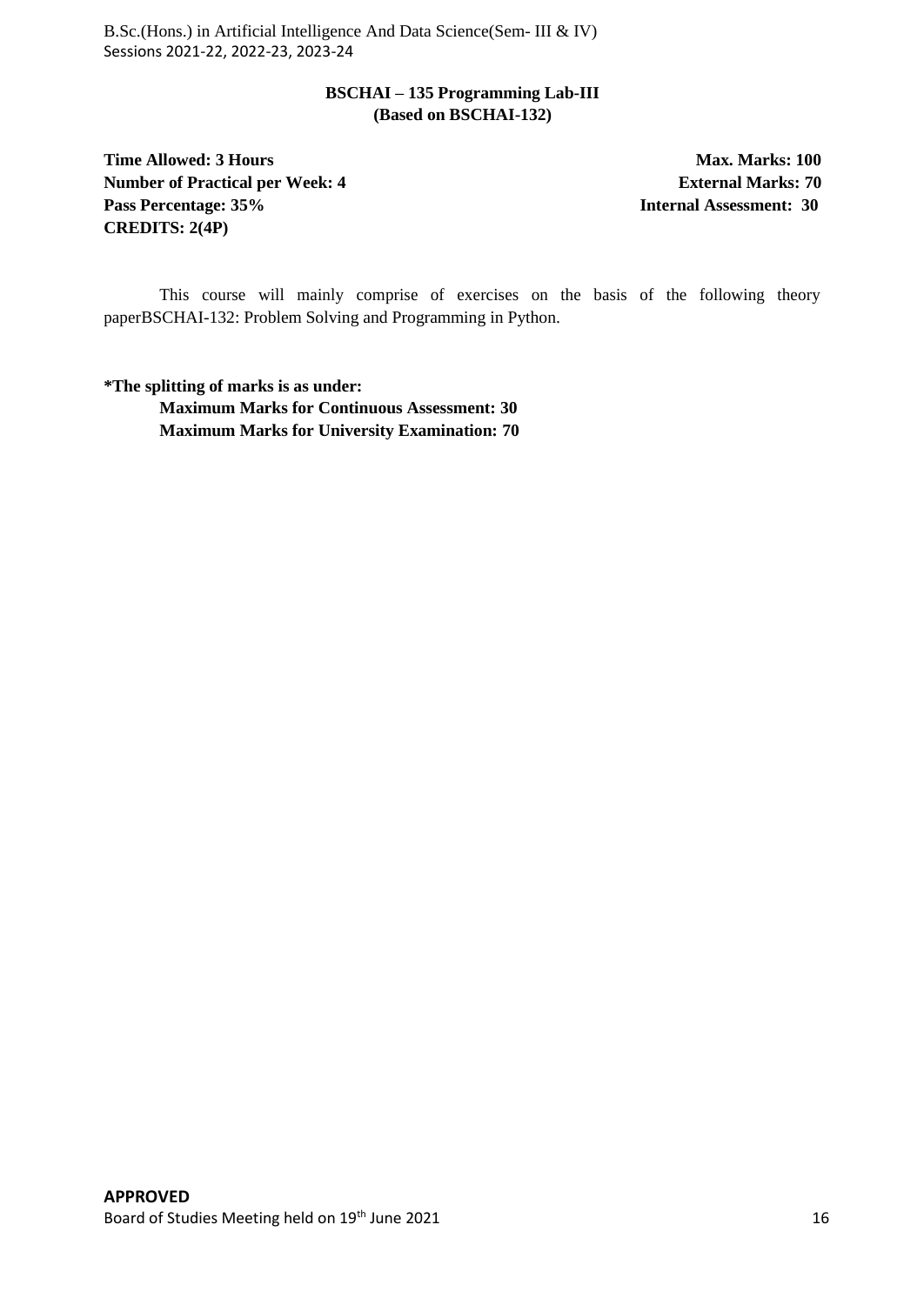# **BSCHAI – 136 Programming Lab-IV (Based on BSCHAI-133)**

**Time Allowed: 3 Hours Max. Marks: 100 Max. Marks: 100 Number of Practicals per Week: 4 <b>External Marks: 70 Pass Percentage: 35% Internal Assessment: 30 Credits: 2(4P)**

This course will mainly comprise of exercises on the basis of the following theory paper BSCHAI-133: Fundamentals of DBMS.

**\*The splitting of marks is as under: Maximum Marks for Continuous Assessment: 30 Maximum Marks for University Examination: 70**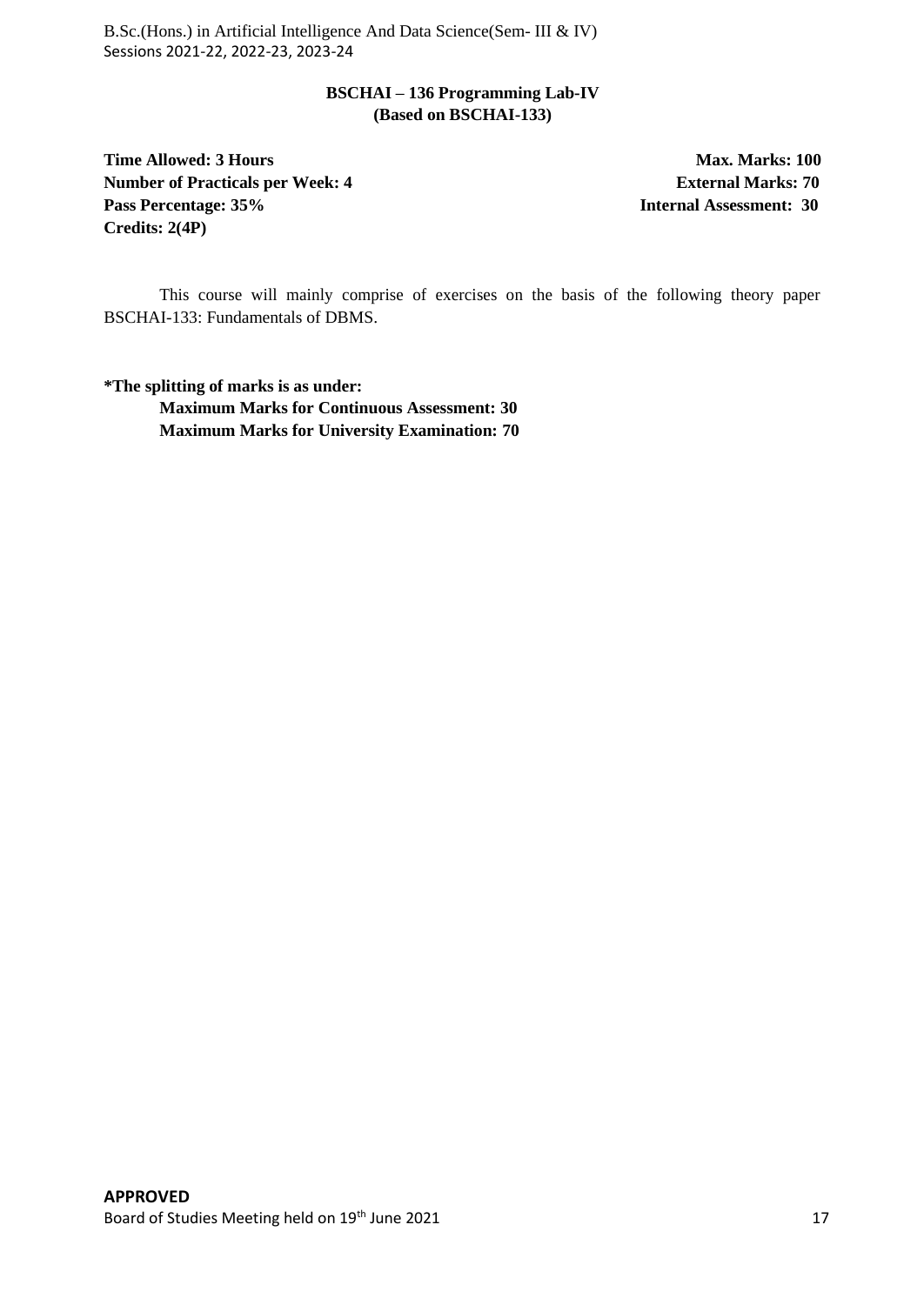ਬੀ.ਐਸ.ਸੀਆਨਰਜ਼ਆਰਟੀਫਿਸ਼ਲਇੰਟੈਲੀਜੈਂਸਐਂਡਡਾਟਾਸਾਇੰਸਅਤੇਬੀ.ਐਸ.ਸੀ.(ਮੈਡੀਕਲ/ਨਾਨਮੈਡੀਕਲ)

# ਭਾਗਦੂਜਾ,ਸਮੈਸਟਰਤੀਜਾ ਪੇਪਰ-ਪੰਜਾਬੀਲਾਜ਼ਮੀ ਪੇਪਰ ਕੋਡ:BSP-301A,ਕ੍ਰੈਡਿਟ-04

2020-21,2021-22,2022-23 ਸੈਸ਼ਨਲਈ ku`lAMk :100 ivSyivcoNpwsAMk : 35 ਬਾਹਰੀਪਰੀਖਿਆਵਿਚੋਂਪਾਸਅੰਕ: 25 ਅਮਦਰੂਨੀਮੁਲਾਂਕਣ :30ਅੰਕ ਕਰਨਾ ਨਾਲ ਕਰਦਿਆਰਾ ਦੀ ਸ਼ਹਿਰ ਅਮਦਰੂਨੀਮੁਲਾਂਕਣਵਿਚੋਂਪਾਸ ਅੰਕ:10 ਸਮਾਂ:3 ਘੰਟੋ  $\overline{c}$ ਰੱਲ ਲੋਕਚਰ:60 ਪਾਠਕ੍ਰਮਦਾਉਦੇਸ਼: 1.ਵਿਦਿਆਰਥੀਆਂਵਿਚਸਾਹਿਤਪੜ੍ਹਨਦੀਰੁਚੀਪੈਦਾਕਰਨਾ। 2.ਮਾਤਭਾਸ਼ਾਵਿੱਚੳਚੇਰੀਸਿੱਖਿਆਗਹਿਣਕਰਨਦੀਜਾਗਲਾੳਣਾ। 3.ਵਿਆਕਰਨਕਪੱਖਾਨਾਲਰਾਬਤਾਕਾਇਮਕਰਵਾਉਣਾ। 4.ਵਿਦਿਆਰਥੀਆਂਨੰਨੈਤਿਕਕਦਰਾਂ-ਕੀਮਤਾਂਬਾਰੇਜਾਣਕਾਰੀਦੇਣਾ। ਪੇਪਰਸੈੱਟਰਅਤੇਵਿਦਿਆਰਥੀਆਂਲਈਹਦਾਇਤਾਂ: 1.ਭਾਗ-ੳ ਵਿਚੋਂਨਾਟਕਦਾਵਿਸ਼ਾ-ਵਸਤੁ /ਸਾਰ/ ਲੇਖਕਦਾਯੋਗਦਾਨ (ਦੋ ਵਿਚੋਂਇੱਕ) 10 ਅਮਕ <u>2.ਭਾਗ-ੳ ਵਿਚਨਾਟਕਦੀਪਾਠ-ਪੁਸਤਕਵਿਚੋਂਪਾਤਰਾਂਦਾਚਰਿੱਤਰ-ਚਿਤਰਣ (ਪੰਜਵਿਚੋਂ ਦੋ)</u>  $5+5=10$  ਅਮਕ 3.ਭਾਗ ਅ–1 ਵਿਚਨੈਤਿਕਕਦਰਾਂ-ਕੀਮਤਾਂਨਾਲਸੰਬੰਧਿਤਪੈਰ੍ਹੇਦਾਸਿਰਲੇਖ ਦੱਸ ਕੇਸੰਖੇਪਰਚਨਾ  $(\vec{e}$ ਵਿਚੋਂਇੱਕ)2+8=10 ਅਮਕ 4.ਭਾਗ–ਅ:2 ਵਿਚੋਂਵਿਆਕਰਨਨਾਲਸੰਬੰਧਿਤਵਰਣਾਤਮਕਪ੍ਰਸ਼ਨ (ਦੋ ਵਿਚੋਂਇੱਕ) 10 ਅਮਕ 5.ਭਾਗ-ੲ ਵਿਚਨਾਟਕਦੀਪਾਠ-ਪਸਤਕਅਤੇਵਿਆਕਰਨ ਵਿੱਚੋਂਕੱਲ  $15(8+7)$ ਸੰਖੇਪਉੱਤਰਾਂਵਾਲੇਲਾਜ਼ਮੀਪ੍ਰਸ਼ਨ। ਵਿਦਿਆਰਥੀਆਂਲਈਸਾਰੇਪ੍ਰਸ਼ਨਕਰਨੇਜ਼ਰੂਰੀਹਨ। ਹਰੇਕਪ੍ਰਸ਼ਨ 2 ਅਮਕਾਂਦਾਹੋਵੇਗਾ। (15ਯ2=30  $m<sub>H</sub>(\alpha)$ ਪਾਠਕ੍ਰਮਅਤੇਪ੍ਰਸ਼ਨ-ਪੱਤਰਦੀਰੁਪ-ਰੇਖਾ ਭਾਗ–ੳ ਓ – ਹਿੰਦਦੀਚਾਦਰ (ਨਾਟਕ):ਹਰਚਰਨਸਿੰਘ,ਲਾਹੌਰਬੁੱਕਸ਼ਾਪ,ਲੁਧਿਆਣਾ

ਭਾਗ–ਅ

 $w$ –1:ਨੈਤਿਕਕਦਰਾਂ–ਕੀਮਤਾਂਨਾਲਸੰਬੰਧਿਤਸੰਖੇਪਰਚਨਾ

 $w-2$ : ਵਿਆਕਰਨ

(f) ਵਿਆਕਰਨਕਇਕਾਈਆਂ

5- ਉਪਵਾਕ:ਪਰਿਭਾਸ਼ਾਅਤੇਵਰਗੀਕਰਨ

5- ੳਪਵਾਕ:ਪਰਿਭਾਸ਼ਾਅਤੇਵਰਗੀਕਰਨ

ਭਾਗ–ੲ

ਨਾਟਕਦੀਪਾਠ–ਪੁਸਤਕਅਤੇਵਿਆਕਰਨਵਾਲੇਭਾਗਵਿਚੋਂਸੰਖੇਪਉੱਤਰਾਂਵਾਲੇਪੁਸ਼ਨ

# ਸਹਾਇਕਪਸਤਕਾਂ

1.ਹਰਚਰਨਸਿੰਘ, ਨਾਟਕਕਲਾਤੇਹੋਰਲੇਖ,ਪੈਪਸੁਬੁੱਕਡਿਪੁ ,ਪਟਿਆਲਾ,1972  $2.$ ਹਰਚਰਨਸਿੰਘ,ਪੰਜਾਬਦੀਨਾਟਪਰੰਪਰਾ,ਪੰਜਾਬੀਯੂਨੀਵਰਸਿਟੀ,ਪਟਿਆਲਾ,

# **APPROVED**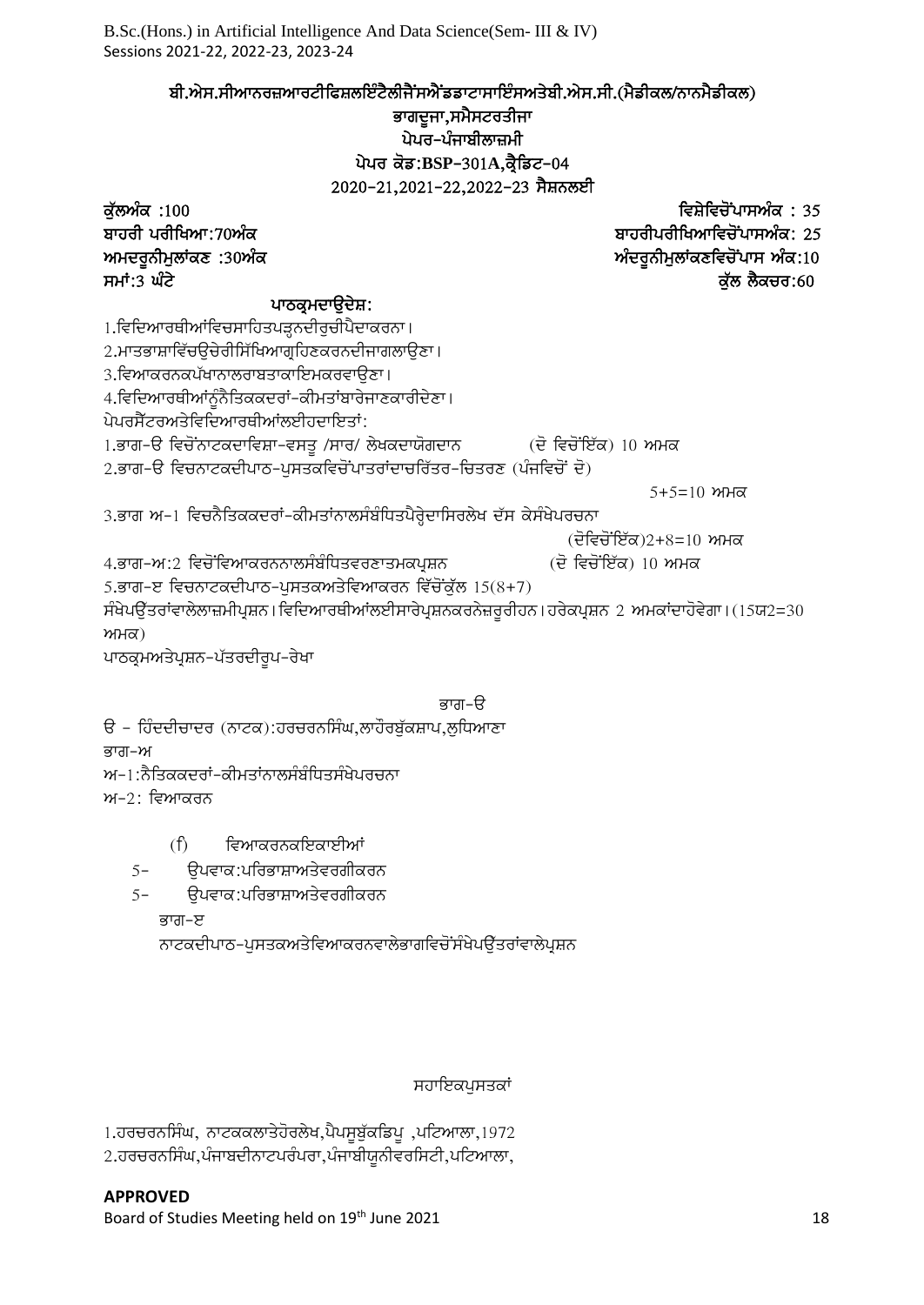- 3. ਬਲਵੰਤਗਾਰਗੀ,ਰੰਗਮੰਚ,ਨਵਯੁਗ ਪਬਲਿਸ਼ਰਜ਼,ਦਿੱਲੀ,1964
- 4.ਹਰਸਰਨਸਿੰਘ,ਥਇੇਟਰ,ਲੋਕਗੀਤ ਪ੍ਰਕਾਸ਼ਨ,ਚੰਡੀਗੜ੍ਹ,1988
- 5.ਬੂਟਾਸਿੰਘਬਰਾੜ,ਪੰਜਾਬੀਭਾਸ਼ਾਸ੍ਰੋਤਤੇਸਰੂਪ,ਵਾਰਿਸਸ਼ਾਹਫਾਂਊਡੇਸ਼ਨ ਅੰਮ੍ਰਿਤਸਰ,2012
- $6.$ ਬੁਟਾਸਿੰਘਬਰਾੜ, ਪੰਜਾਬੀਵਿਆਕਰਨਸਿਧਾਂਤਅਤੇਵਿਹਾਰ,ਚੇਤਨਾਪ੍ਰਕਾਸ਼ਨ ,ਲੁਧਿਆਣਾ,2008
- $7.$ ਬਲਦੇਵਸਿੰਘਚੀਮਾ, ਪੰਜਾਬੀਵਿਆਕਰਨਤੇਭਾਸ਼ਾਵਿਗਿਆਨ,ਤਕਨੀਕੀਸ਼ਬਦਾਵਲੀਦਾਵਿਸ਼ਾਕੋਸ਼, ਪਬਲੀਕੇਸ਼ਨਬਿਊਰੋਪੰਜਾਬੀ ਯੂਨੀਵਰਸਿਟੀ,ਪਟਿਆਲਾ,2009
- 8.ਡਾ.ਜਗਜੀਤਸਿੰਘ,ਪੰਜਾਬੀਵਿਆਕਰਨ:ਸ਼ਰੇਣੀਆਅਤੇਇਕਾਈਆ,ਨਿਉਬੁੱਕਕੰਪਨੀ,ਚੰਡੀਗੜ੍ਹ।
- 9.ਡਾ.ਜੋਗਿੰਦਰਸਿੰਘਪਆਰਅਤੇਹੋਰ,ਪੰਜਾਬੀਭਾਸ਼ਾਦਾਵਿਆਕਰਨਭਾਗੀੀ,ਪੰਜਾਬੀ

ਭਾਸ਼ਾ ਅਕਾਦਮੀ,ਜਲੰਧਰ, $1991$ 

- $10.$ ਗਿਆਨੀਲਾਲਸਿੰਘਤੇਹਰਕੀਰਤਸਿੰਘ,ਕਾਲਜਪੰਜਾਬੀਵਿਆਕਰਣ,ਪੰਜਾਬਸਟੇਟਯੂਨੀ.ਟੈਕਸਟ ਬੁੱਕਬੋਰਡ,ਚੰਡੀਗੜ੍ਹ
- 11.ਸੰਤਸਿੰਘਸੇਖੋ,ਸਾਹਿਤਆਰਥ,ਲਾਹੌਰਬੁੱਕਸ਼ਾਪ,ਲੁਧਿਆਣਾ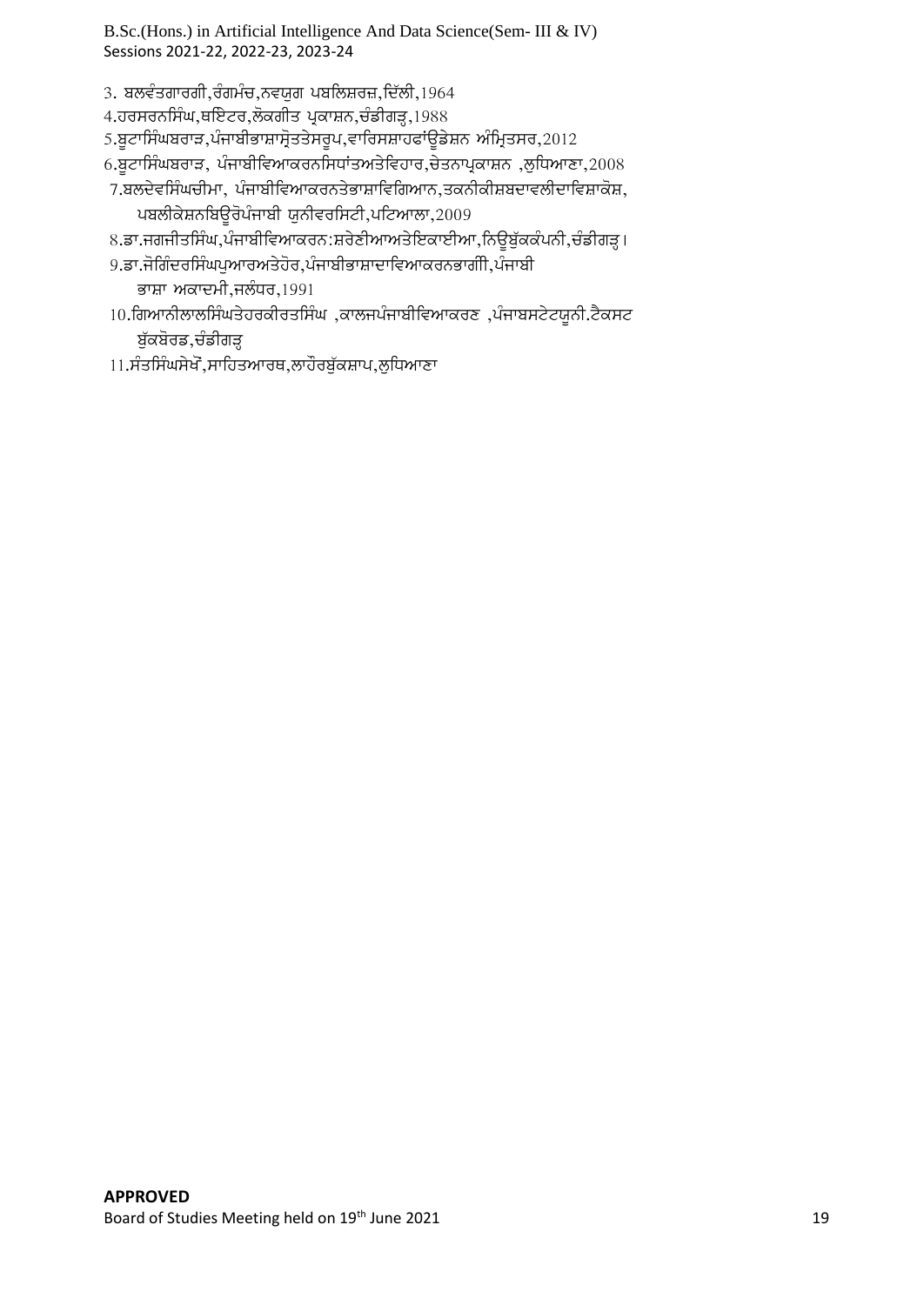ਬੀ.ਐਸ.ਸੀਆਨਰਜ਼ਆਰਟੀਫਿਸ਼ਲਇੰਟੈਲੀਜੈਂਸਐਂਡਡਾਟਾਸਾਇੰਸਅਤੇਬੀ.ਐਸ.ਸੀ.(ਮੈਡੀਕਲ/ਨਾਨਮੈਡੀਕਲ)

ਭਾਗਦੁਜਾ ,ਸਮੈਸਟਰਤੀਜਾ ਪੇਪਰ-ਪੰਜਾਬੀਮੁੱਢਲਾਗਿਆਨ ਪੇਪਰ ਕੋਡ:BSP-301B,ਕ੍ਰੈਡਿਟ-04 2020-21,2021-22,2022-23 ਸੈਸ਼ਨ ਲਈ

ku`lAMk :100 ivSyivcoNpwsAMk : 35 ਬਾਹਰੀਪਰੀਖਿਆਵਿਚੋਂਪਾਸਅੰਕ: 25 ਅਮਦਰੂਨੀਮੁਲਾਂਕਣ :30 ਅੰਕ ਕਰਨਾ ਕਰਨਾ ਨਾਲ ਸੰਬਰਾਨੀਅਨ ਅੰਦਰੂਨੀਮੁਲਾਂਕਣਵਿਚੋਂਪਾਸ ਅੰਕ:10 ਸਮਾਂ:3 ਘੰਟੋ $\vec{S}$ 

# ਪਾਠਕੁਮਦਾੳਦੇਸ਼:

1.ਵਿਦਿਆਰਥੀਆਂਵਿਚਸਾਹਿਤਪੜ੍ਹਨਦੀਰੁਚੀਪੈਦਾਕਰਨਾ।

 $2.$ ਵਿਦਿਆਰਥੀਆਂਨੂੰਪੰਜਾਬੀਭਾਸ਼ਾਦੀਜਾਣਕਾਰੀਦੇਣਾ।

 $3.$ ਵਿਦਿਆਰਥੀਆਂਨੂੰਸਹਿਤਸਿਰਜਣਲਈਪ੍ਰੇਰਿਤਕਰਨਾ।

4.ਵਿਦਿਆਰਥੀਆਂਨੂੰਸਭਿਆਚਾਰ,ਲੋਕਧਾਰਾਅਤੇਨੈਤਿਕਕਦਰਾਂ –ਕੀਮਤਾਂਤੋਂਜਾਣੁਕਰਵਾਉਣਾ।

 $\alpha$ ਪੇਪਰਸੈੱਟਰਅਤੇਵਿਦਿਆਰਥੀਆਂਲਈਹਦਾਇਤਾਂ:

1.ਸਾਰਾਪੇਪਰ'ਆੱਖਰਗਿਆਨ (ਭਾਗ–ਦੂਜਾ)'ਪਾਠ–ਪੁਸਤਕਵਿਚੋਂਹੀਸੈਟਕੀਤਾਜਾਵੇ।

2.ਭਾਗ-ੳ: ਵਿਚਨਿਬੰਧਦਾਵਿਸ਼ਾ-ਵਸਤੁ /ਸਾਰ (ਤਿੰਨਵਿਚੋਂਇੱਕ)10 ਅਮਕ

 $3.$ ਭਾਗ–ਅ $:1$  ਵਿਚਅੰਗਰੇਜ਼ੀਸ਼ਬਦਾਂਤੋਂ ਪੰਜਾਬੀਸ਼ਬਦਾਂਵਿਚਅਨੁਵਾਦ (ਪੰਦਰਾਂਵਿਚੋਂ ਦਸ)  $10$  ਅਮਕ

4.ਭਾਗ–ਅ:2 ਵਿਚਸ਼ਬਦਾਂ –ਜੋੜਾਂਦੀਸਧਾਈ (ਪੰਦਰਾਂਵਿਚੋਂ ਦਸ) 10ਅਮਕ

5.ਭਾਗ-ਅ:3 ਵਿਚਵਿਆਕਰਨਨਾਲਸੰਬੰਧਿਤਵਰਣਾਤਮਕਪਸ਼ਨ (ਦੋ ਵਿਚੋਂਇੱਕ) 10 ਅਮਕ

6.ਭਾਗ-ੲ ਵਿਚਭਾਗ-ੳ ਅਤੇ ਅ ਦੇਸਾਰੇਸਿਲੇਬਸਵਿਚੋਂਕੁੱਲ

15ਆਬਜੈਕਟਿਵਪੁਸ਼ਨ। ਵਿਦਿਆਰਥੀਆਂਲਈਸਾਰੇਪੁਸ਼ਨਕਰਨੇਲਾਜ਼ਮੀਹਨ। ਹਰੇਕਪੁਸ਼ਨ 2 ਅਮਕਾਂਦਾਹੋਵੇਗਾ।  $(15\pi2=30$  ਅਮਕ)

ਪਾਠਕ੍ਰਮਅਤੇਪ੍ਰਸ਼ਨ–ਪੱਤਰਦੀਰੁਪ–ਰੇਖਾ

ਭਾਗ–ੳ

ੳ –ਅੱਖਰਗਿਆਨ(ਭਾਗ–ਦੂਜਾ),ਮੁੱਖਸੰਪਾ.

ਢਾ.ਜਸਵੀਰਸਿੰਘ,ਸੰਪਾ.ਡਾ.ਅਵਤਾਰਸਿੰਘ,ਡਾ.ਗੁਰਪ੍ਰੀਤਕੌਰ,ਪ੍ਰੋ.ਸੁਖਵਿੰਦਰਸਿੰਘ,ਸ੍ਰੀਗੁਰੁਤੇਗ਼ਬਹਾਦਰ <sub>ਖ਼ਾਲਸਾਕਾਲਜ,ਸ੍ਰੀਅਨੰਦਪੁਰਸਾਹਿਬ,ਪਬਲੀਕੇਸ਼ਨਬਿਉਰੋ,ਪੁਸਤਕਵਿੱਚੋਂ ਨਿਬੰਧਵਾਲਾਭਾਗ</sub>

ਭਾਗ–ਅ

 $M-1$ . ਅਨੁਵਾਦ(ਅਮਗਰੇਜ਼ੀਸ਼ਬਦਾਂਤੋਂਪੰਜਾਬੀਸ਼ਬਦਾਂਵਿਚ)

 $M-2$  .ਸ਼ਬਦਜੋੜਾਂਦੀਸਧਾਈ।

 $w$ –3 .ਵਿਸ਼ੇਸ਼ਣਅਤੇਕਿਰਿਆਵਿਸ਼ੇਸ਼ਣ :ਪਰਿਭਾਸ਼ਾਅਤੇਕਿਸਮਾਂ

#### ਭਾਗ–ੲ

ਭਾਗ-ੳਅਤੇ ਅ ਦੇਸਾਰੇਸਿਲੇਬਸਵਿਚੋਂਆਬਜੈਕਟਿਵਪਸ਼ਨ

ਸਹਾਇਕਪਸਤਕਾਂ

- 1. ਬਲਦੇਵਸਿੰਘਚੀਮਾ, ਪੰਜਾਬੀਵਿਆਕਰਨਤੇਭਾਸ਼ਾਵਿਗਿਆਨ,ਤਕਨੀਕੀਸ਼ਬਦਾਵਲੀਦਾਵਿਸ਼ਾਕੋਸ਼,ਪਬਲੀਕੇਸ਼ਨਬਿਊਰੋਪੰਜਾਬੀ ਯੂਨੀਵਰਸਿਟੀ,ਪਟਿਆਲਾ,2009
- $2.$  ਡਾ.ਜੋਗਿੰਦਰਸਿੰਘਪਆਰਅਤੇਹੋਰ,ਪੰਜਾਬੀਭਾਸ਼ਾਦਾਵਿਆਕਰਨਭਾਗੀ,ਪੰਜਾਬੀਭਾਸ਼ਾ ਅਕਾਦਮੀ,ਜਲੰਧਰ,1991

3. ਡਾ.ਜੋਗਿੰਦਰਸਿੰਘਪਆਰਅਤੇਹੋਰ,ਪੰਜਾਬੀਭਾਸ਼ਾਦਾਵਿਆਕਰਨਭਾਗੀੀ,ਪੰਜਾਬੀਭਾਸ਼ਾ ਅਕਾਦਮੀ,ਜਲੰਧਰ,1991

4.ਬਲਵੀਰਸਿੰਘਦਿਲ, ਪੰਜਾਬੀਨਿਬੰਧ :ਸਰੂਪ, ਸਿਧਾਂਤਅਤੇਵਿਕਾਸ,ਪਬਲੀਕੇਸ਼ਨਬਿਊਰੋ, ਪੰਜਾਬੀ,ਯੂਨੀਵਰਸਿਟੀ,ਪਟਿਆਲਾ। 5.ਖੋਜ ਪੱਤਿਕਾ, ਨਿਬੰਧ ਅਮਕ-29,ਪਬਲੀਕੇਸ਼ਨ ਬਿੳਰੋ, ਪੰਜਾਬੀ,ਯਨੀਵਰਸਿਟੀ,ਪਟਿਆਲਾ।

# **APPROVED**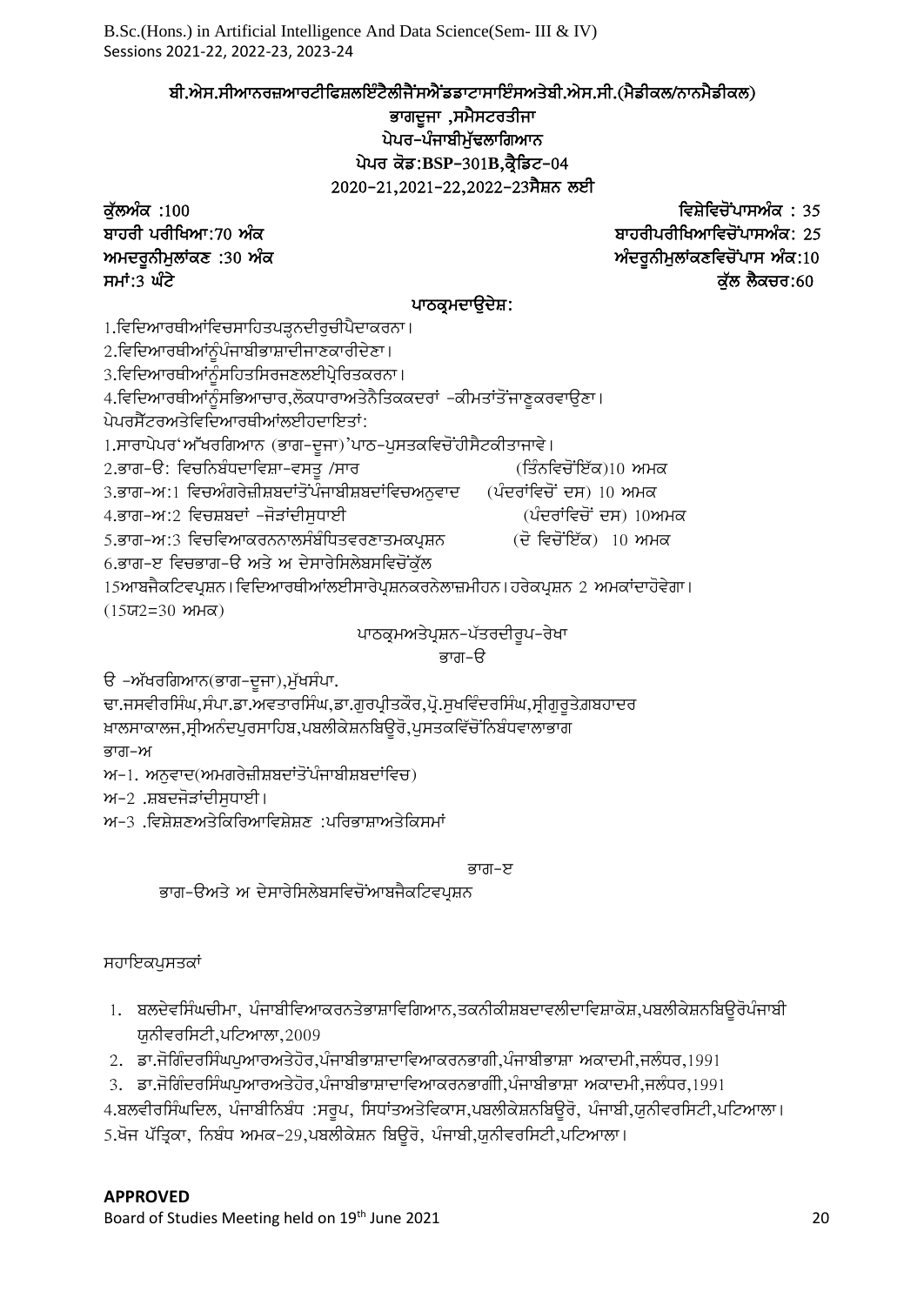# **SEMESTER – IV**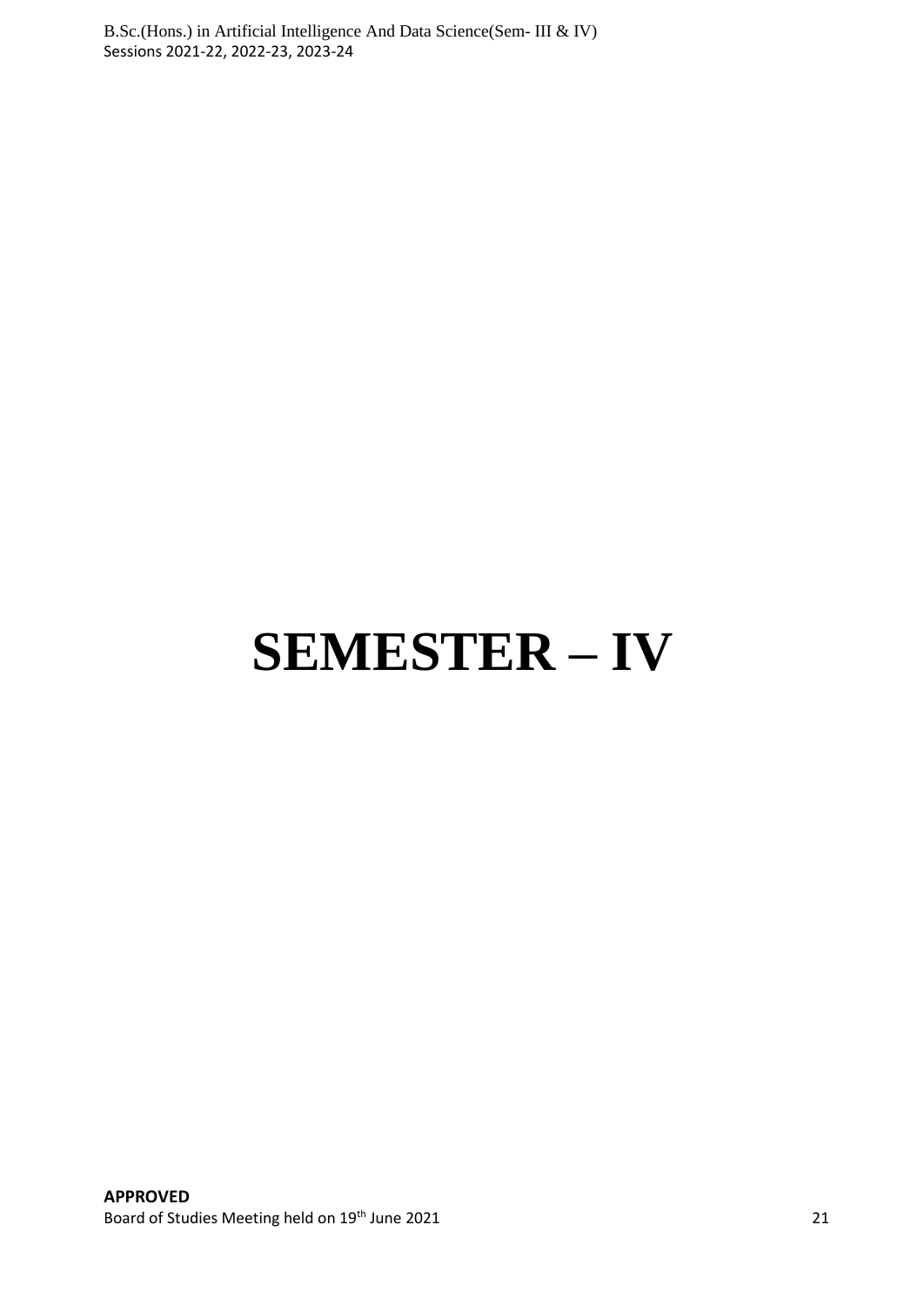#### **BSCHAI – 141 Probability and Statistics in Data Science**

**Time Allowed: 3 Hours Max. Marks: 100 Max. Marks: 100 Number of Lecture per Week: 6 External Marks: 70 Pass Percentage: 35% Internal Assessment: 30 Credits: 6(5L+1T)**

#### **Instructions for the Paper Setter**

The question paper will consist of three sections: A, B & C. Sections A& B will have four questions each from the respective sections of the syllabus carrying 10.5 marks for each question. Section C will have 5-10 short-answer type questions carrying at total of 28 marks, which will cover the entire syllabus uniformly.

#### **Instructions for the Candidates**

Candidates are required to attempt two questions each from the sections A & B of the question paper and the entire section C.

**Course Objectives:** The main objectives of this course are:

- i. To make students understand about the data collection and different measures of central tendency such as Mean, Median and Mode.
- ii. To teach the students about Correlation and Regression Analysis.
- iii. To give an introduction to Probability of occurrence of a data item from given set of data.

# **Section A**

Collection of data, Measures of central tendency(Mean,Median,Mode) , Mean Deviation, Standard Deviation, Variance, Coefficient of Variation, Skewness, Kurtosis, Moments, Corelation( Karl Pearson Coeficient of correlation, Spearmans Rank Corelation) , Regression Analysis.

#### **Section B**

Probability: Definition, Addition theorem, Independent Events, Conditional Probability, Bayes theorem, Random Variable , Binomial Distribution, Poisson Distribution, Normal Distribution. **Sampling:-** Sample , Hypothesis, Confidence Limits, Central Limit Theorem, Population, Universe, ttest, F-test, Chi- Square test, Anova.

**Course Learning Outcomes:** At the end of this course, students will be able to:

- i. Apply different methods to find Correlation such as Karl Pearson's Method and Spearmans Rank Correlation.
- ii. Understand Conditional Probability and apply Bayes Theorem for the Classification of data.
- iii. Understand the concept of Sampling and different terms associated with it.

#### **Text Books:-**

- 1. Statistical Methods , SP Gupta , Sultan Chand and Sons.
- 2. Higher Engineering Mathematics , BS Grewal , Khanna Publishers.
- 3. A Text Book for Statistics , Goon and Gupta.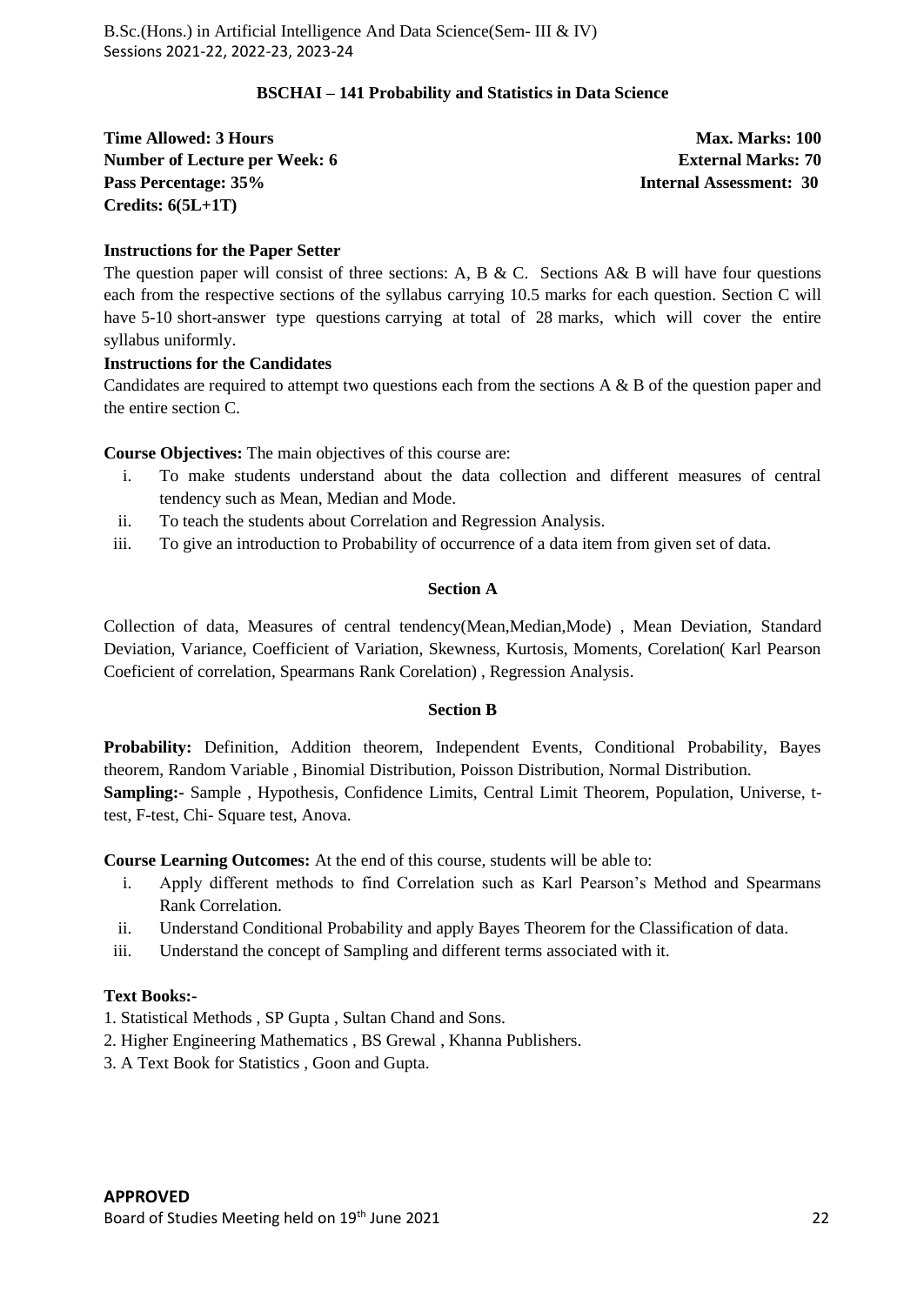#### **BSCHAI – 142 Data Analysis using Python**

**Time Allowed: 3 Hours Max. Marks: 100 Max. Marks: 100 Number of Lecture per Week: 4 2 | External Marks: 70 | External Marks: 70 | External Marks: 70 | External Marks: 70 | External Marks: 70 | External Marks: 70 | External Marks: 70 | External Marks: 70 | External Marks: 70 Pass Percentage: 35% Internal Assessment: 30 Credits: 4(4L)**

#### **Instructions for the Paper Setter**

The question paper will consist of three sections: A, B & C. Sections A& B will have four questions each from the respective sections of the syllabus carrying 10.5 marks for each question. Section C will have 5-10 short-answer type questions carrying at total of 28 marks, which will cover the entire syllabus uniformly.

# **Instructions for the Candidates**

Candidates are required to attempt two questions each from the sections A & B of the question paper and the entire section C.

**Course Objectives:** The main objectives of this course are:

- i. To install and use Jupyter notebooks.
- ii. To demonstrate the basic concepts of Numpy and its various functions.
- iii. To introduce Pandas Series and DataFrames.
- iv. To introduce data manipulation and cleaning techniques using Pandas.
- v. To demonstrate the loading of various formats and various data manipulation operations like data wrangling, group operations etc.
- vi. To introduce data visualization and plotting tools.

#### **Section A**

**Introduction to Data Analysis:** Kinds of Data, Essential Python Libraries:NumPy, Pandas, Matplotlib, IPython and Jupyter, SciPy, scikit-learn, statsmodels

**Introduction to IPython, and Jupyter Notebooks:** The Python Interpreter.

**Python Language Basics:** built-in data structures and functions.

**NumPy Basics:**TheNumPyndarray: Creating ndarrays, Data types for ndarraays, Arithmetic with NumPy Arrays, Basic indexing, slicing, Boolean indexing,Fancy indexing, transposing arrays and swapping axes, Universal Functions: Fast Element-Wise Array Functions,Array-Oriented Programming with Arrays, Broadcasting

**Getting Started With Pandas:** Introduction to pandas Data Structures: Series, Dataframe, Index **Objects** 

**Essential Functionality:** Reindexing, Dropping Entries from an Axis, Indexing, Selection, Filtering, Integer Indexes, Arithmetic and Data Alignment, Function Application and Mapping, Sorting and Ranking, Axis Indexes with Duplicate Labels, Summarizing and Computing Descriptive Statistics.

#### **Section B**

**Data Loading, Storage, and File Formats:** Reading and Writing Data in Text Format: csv files, Reading and Writing Excel files.

**Data Cleaning and Preparation:** Handling Missing Data:filtering out missing data, filling in missing data ; Data Transformation: Removing duplicates, transforming data using a function or mapping, replacing values, renaming axis indexes, String Manipulation: string object methods.

**Data Wrangling**: Join, Combine, and Reshape, Hierarchical Indexing, Combining and Merging Datasets, Reshaping with hierarchical indexing.

**Data Aggregation and Group Operations:** GroupByMechanics, Iterating over groups, selecting a column or subset of columns, Data Aggregation

#### **APPROVED**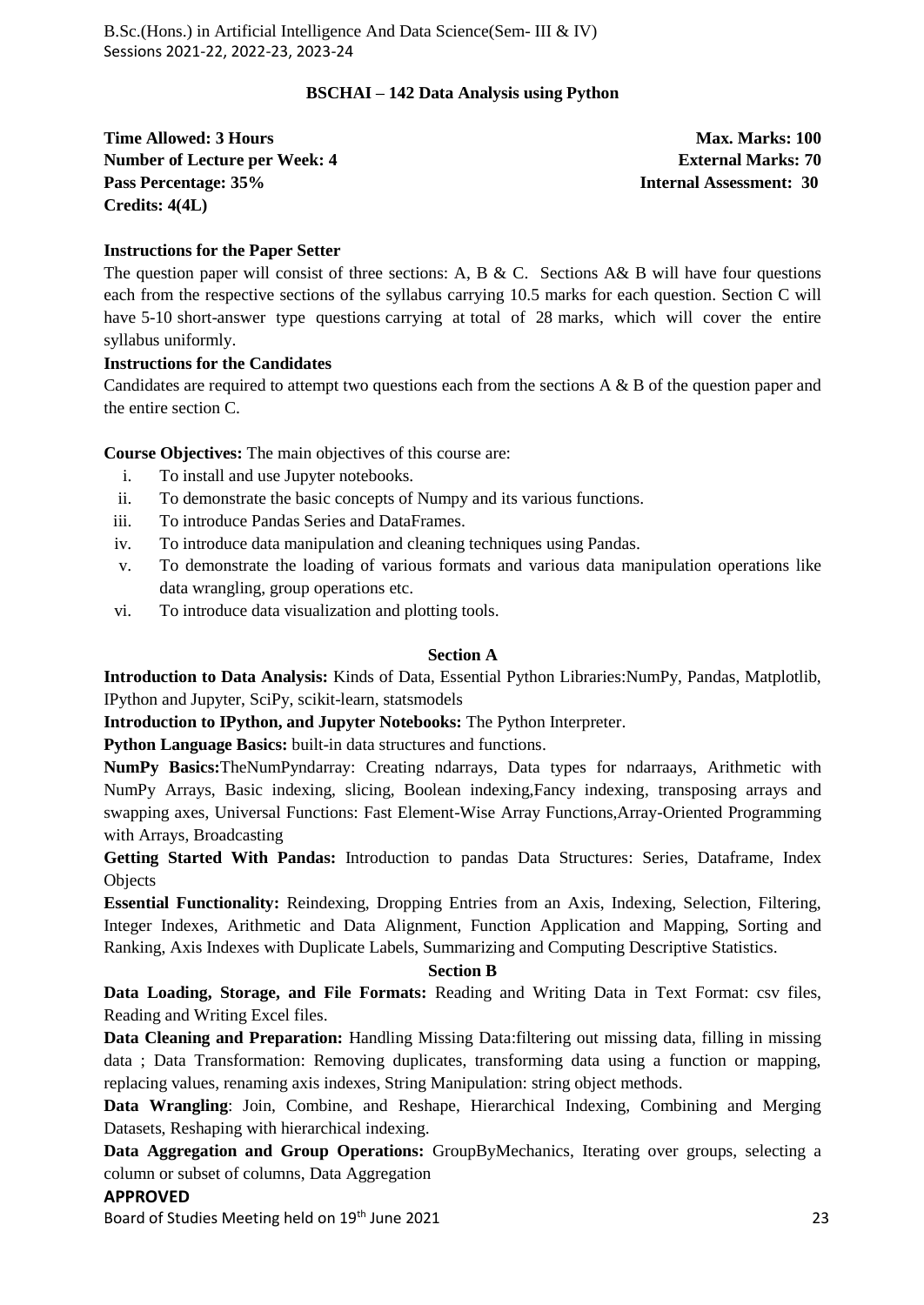**Plotting and Visualization:** A Brief matplotlib API Primer, Plotting with pandas and seaborn, **Course Learning Outcomes:** At the end of this course, students will:

- i. Be able to use Jupyter notebooks efficiently.
- ii. Learn how to work with NumPy data types.
- iii. Be proficient in pandas Series.
- iv. Be proficient in pandas DataFrames.
- v. Understand how to use data visualization.
- vi. Know how to import and clean data.
- vii. Work through a complete data analysis to understand how the tools interact with each other.

#### **Text Book:**

1. Wes McKinney, Python for Data Analysis, Shroff Publications and Distributors

#### **Reference Book:**

1. Michael Milton, A Brain Friendly Guide: Head First Data Analysis, Shroff Publications and Distributors.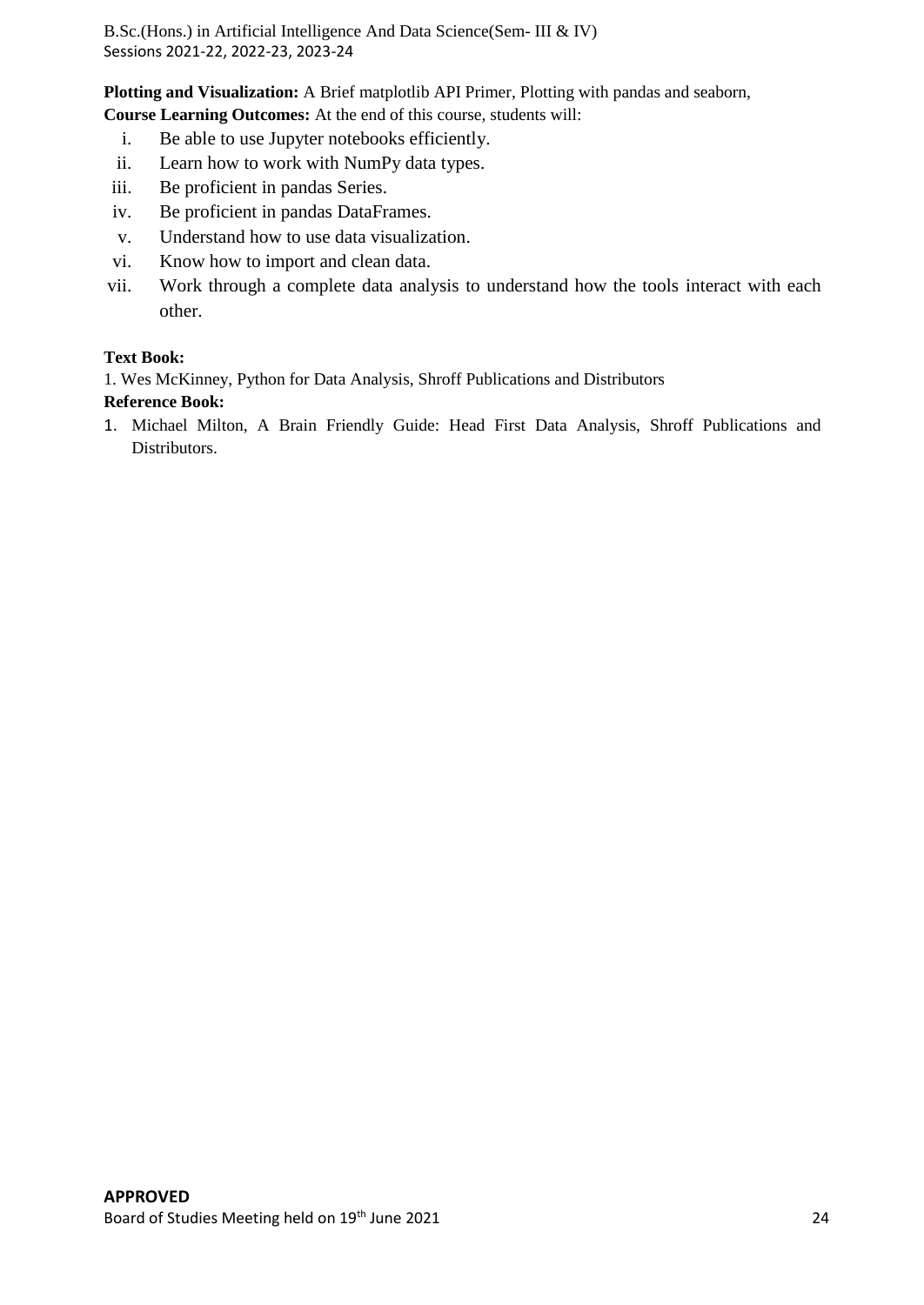#### **BSCHAI – 143 Web Technology**

**Time Allowed: 3 Hours Max. Marks: 100 Max. Marks: 100 Number of Lecture per Week: 4 2 | External Marks: 70 | External Marks: 70 | External Marks: 70 | External Marks: 70 | External Marks: 70 | External Marks: 70 | External Marks: 70 | External Marks: 70 | External Marks: 70 Pass Percentage: 35% Internal Assessment: 30 CREDITS: 4(4L)**

#### **Instructions for the Paper Setter**

The question paper will consist of three sections: A, B & C. Sections A& B will have four questions each from the respective sections of the syllabus carrying 10.5 marks for each question. Section C will have 5-10 short-answer type questions carrying at total of 28 marks, which will cover the entire syllabus uniformly.

#### **Instructions for the Candidates**

Candidates are required to attempt two questions each from the sections A & B of the question paper and the entire section C.

**Course Objectives:** The main objectives of this course are:

- i. To teach the basics involved in publishing content on the World Wide Web.
- ii. To introduce the 'language of the Web' HTML, the fundamentals of how the Internet and the Web function.
- iii. To introduce more advanced topics such as programming and scripting.

#### **Section A**

**Introduction to HTML:** Basic HTML concepts, an overview of HTML markup.

What is good Web design, the process of Web publishing, implementation, the phases of Web site development, HTML's role in the Web, and issues facing HTML and the Web.

**HTML overview:** the structure of HTML documents; document types, the <HTML>element; the <HEAD> element, the <BODY> element.

**Links and Addressing:** Linking basics, what are URLs; linking in HTML, anchor attributes,images and anchors, image maps; semantic linking with the <LINK> element, meta-information.

**HTML and Images:** The role of images on the Web, image preliminaries; imagedownloading issues, obtaining images, HTML image basics, images as buttons.

**Introduction to Layout:** Backgrounds, Colors, and Text**,** Design requirements, HTMLapproach to Web design, fonts, colors in HTML, document-wide color attributes for <BODY>, and background images. Introduction to lists, tables, frames.

#### **Section B**

**Basic Interactivity and HTML: Forms** form preliminaries; the <FORM> element; formcontrols.

**Style Sheets:** style sheets basics, style sheet example, style sheet properties, positioning withstyle sheets.

**Javascript:** Client side scripting, What is Javascript, How to develop Javascript, simple Javascript, variables, functions, conditions, loops and repetition

**Introduction to Bootstrap**: Introduction to Bootstrap Framework, need of Bootstrap, history of Bootstrap, advantages of Bootstrap Framework, responsive web page, how to remove Responsiveness, major features of Bootstrap.

**Course Learning Outcomes:** At the end of this course, students will be able to:

- i. Analyze a web page and identify its elements and attributes.
- ii. Create web pages using HTML and Cascading Style Sheets.

#### **APPROVED**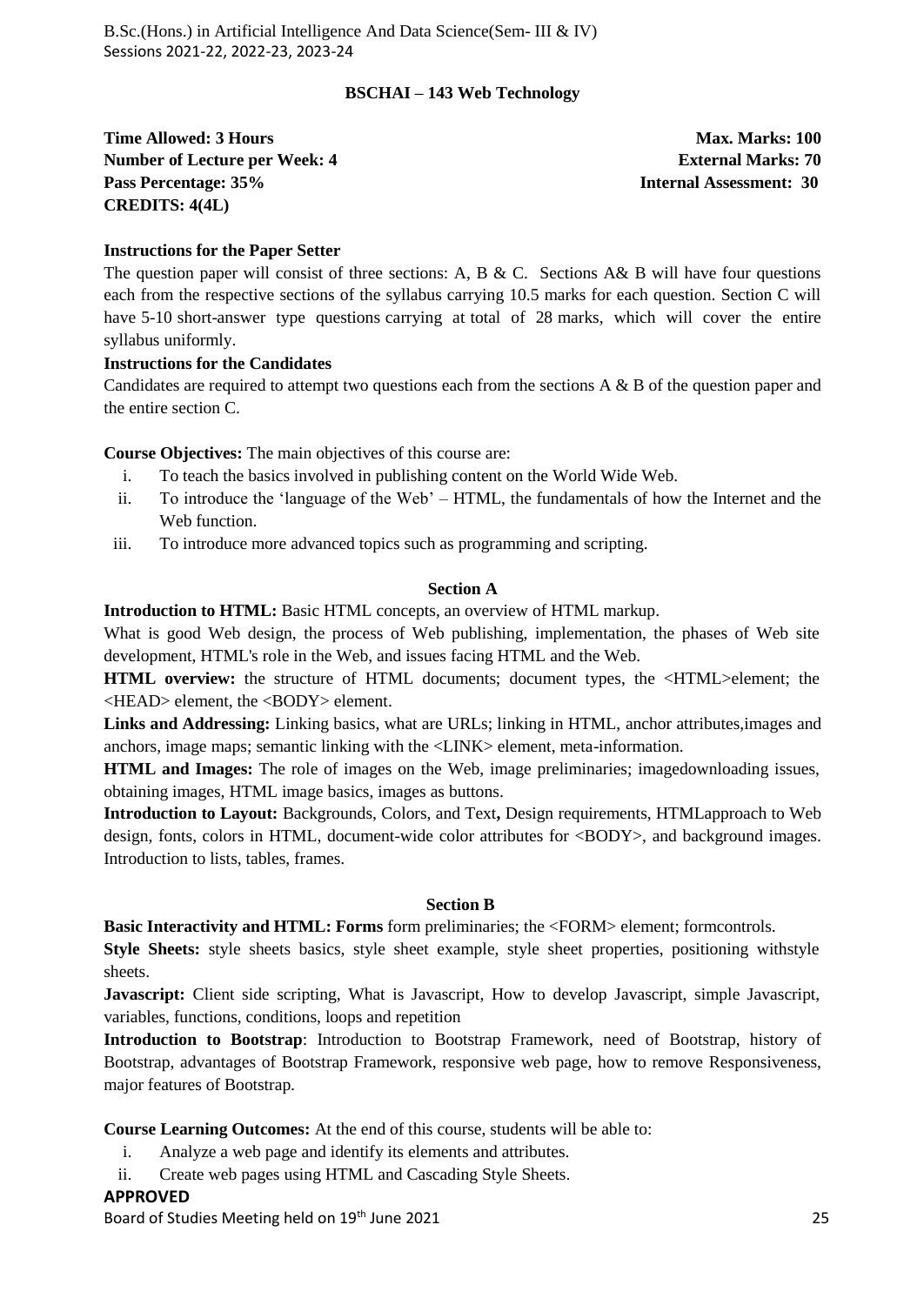- iii. Build dynamic web pages using JavaScript (Client side programming).
- iv. Develop a dynamic webpage by the use of java script.

# **Text Books:**

- 1. Jeffrey C Jackson, "Web Technology A computer Science perspective", Persoson Education.
- 2. Thomas A. Powell, "HTML: TheComplete Reference", Osborne/McGraw-Hill

# **References:**

- 1. Deitel, Deitel and Nieto: Internet[&WWW.H](http://www/)owtoprogram, 2<sup>nd</sup>Edition, Pearson Education Asia.
- 2. EStephenMack,JananPlatt:HTML4.0,NoExperienceRequired,1998,BPB Publications.
- 3. "HTMLComplete"bySybex, BPBPublications.
- 4. Bayross, "Web EnabledCommercial Applications Development Using HTML, DHTML, JavaScript, Perl CGI,"Third Edition, BPBPublications.
- 5. ScottMitchell, "DesigningActiveServer Pages,"O Relly.
- 6. KeithMorneau,JillBatistick,"ActiveServerPages",FirstEdition,VikasThomson Learning.
- 7. Smith, A. Eric, "ActiveServer Pages 3 Programming Bible", Wiley India.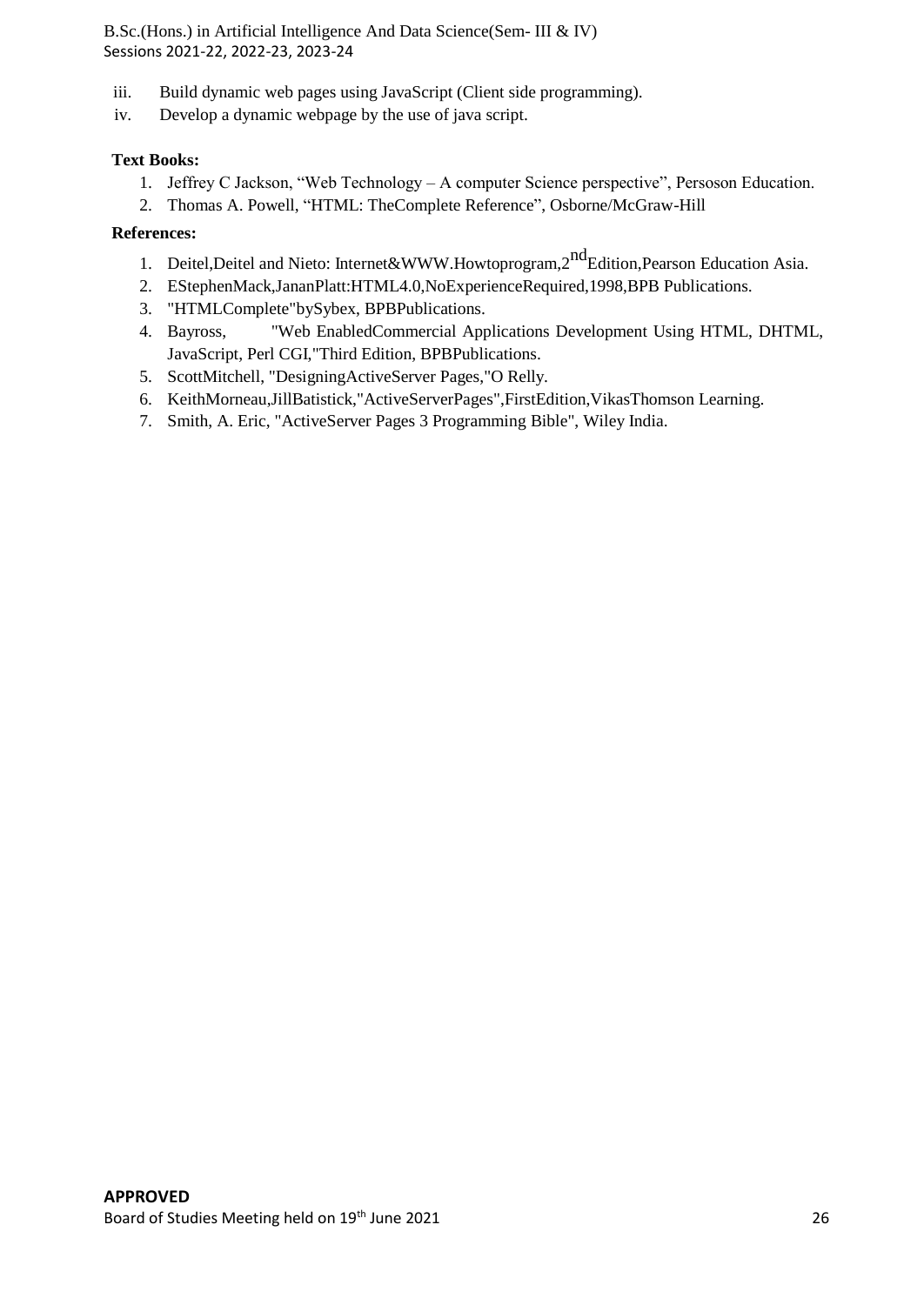#### **BSCHAI – 144 (i) Software Engineering**

**Time Allowed: 3 Hours Max. Marks: 100 Max. Marks: 100 Number of Lecture per Week: 6 <b>External Marks:** 70 **Pass Percentage: 35% Internal Assessment: 30 Credits: 6(5L+1T)**

#### **Instructions for the Paper Setter**

The question paper will consist of three sections: A, B & C. Sections A& B will have four questions each from the respective sections of the syllabus carrying 10.5 marks for each question. Section C will have 5-10 short-answer type questions carrying at total of 28 marks, which will cover the entire syllabus uniformly.

#### **Instructions for the Candidates**

Candidates are required to attempt two questions each from the sections A & B of the question paper and the entire section C.

**Course Objectives:** The main objectives of this course are to provide:

- i. An understanding of the current issues and practices in software engineering with an emphasis on the software development process.
- ii. An ability to understand the software planning and management.
- iii. Ability to plan software requirements specifications, system modeling, quality specifications, and program specifications.
- iv. An understanding of software design approaches.
- v. An understanding of the requirements of software project management.
- vi. An ability to recognize social, ethical, cultural, and safety issues in software deployment.

#### **Section A**

**Introduction**–TheProblemDomain,SoftwareEngg.Challenges,SoftwareEngg.Approach.

Software developmentlife cycle, its phases**, Software development process models**

**:**Waterfall, Prototyping,Iterative;

**Software Process**- Characteristics of software process, Project management process, Softwareconfigurationmanagement process.

**ProjectPlanning**–activities,COCOMOmodel.**SoftwareMetrics**–Definition,Importance, Categories of metrics. **SoftwareQuality**– Attributes,Cyclomaticcomplexitymetric. **SoftwareRequirementsAnalysis**–NeedforSRS,Dataflowdiagrams,DataDictionary, entityrelationship diagram, Characteristics andcomponents of SRS, validation, metrics

#### **SectionB**

**SoftwareDesign**–Designprinciples,Module-levelconcepts,StructureChartandStructured

Design methodology,, verification, metrics : network metrics, informationflowmetrics. **Coding** – Programming Principles and Guidelines, Verification- code inspections, static analysis.**SoftwareTesting**–testingfundamentals,BlackBoxTesting:Equivalenceclass

partitioning,Boundaryvalueanalysis,cause-effectgraphing;WhiteBoxTesting: Control

flowandDataflowbasedtesting,mutationtesting;levelsoftesting,testplan,testcase specification, test case execution and analysis,

**Software maintenance**–Categoriesofmaintenance.

**Software Reliability**–Definition,uses of reliabilitystudies

**Course Learning Outcomes:** At the end of this course, students will be able to:

i. Design a specification a software system for any existing system.

#### **APPROVED**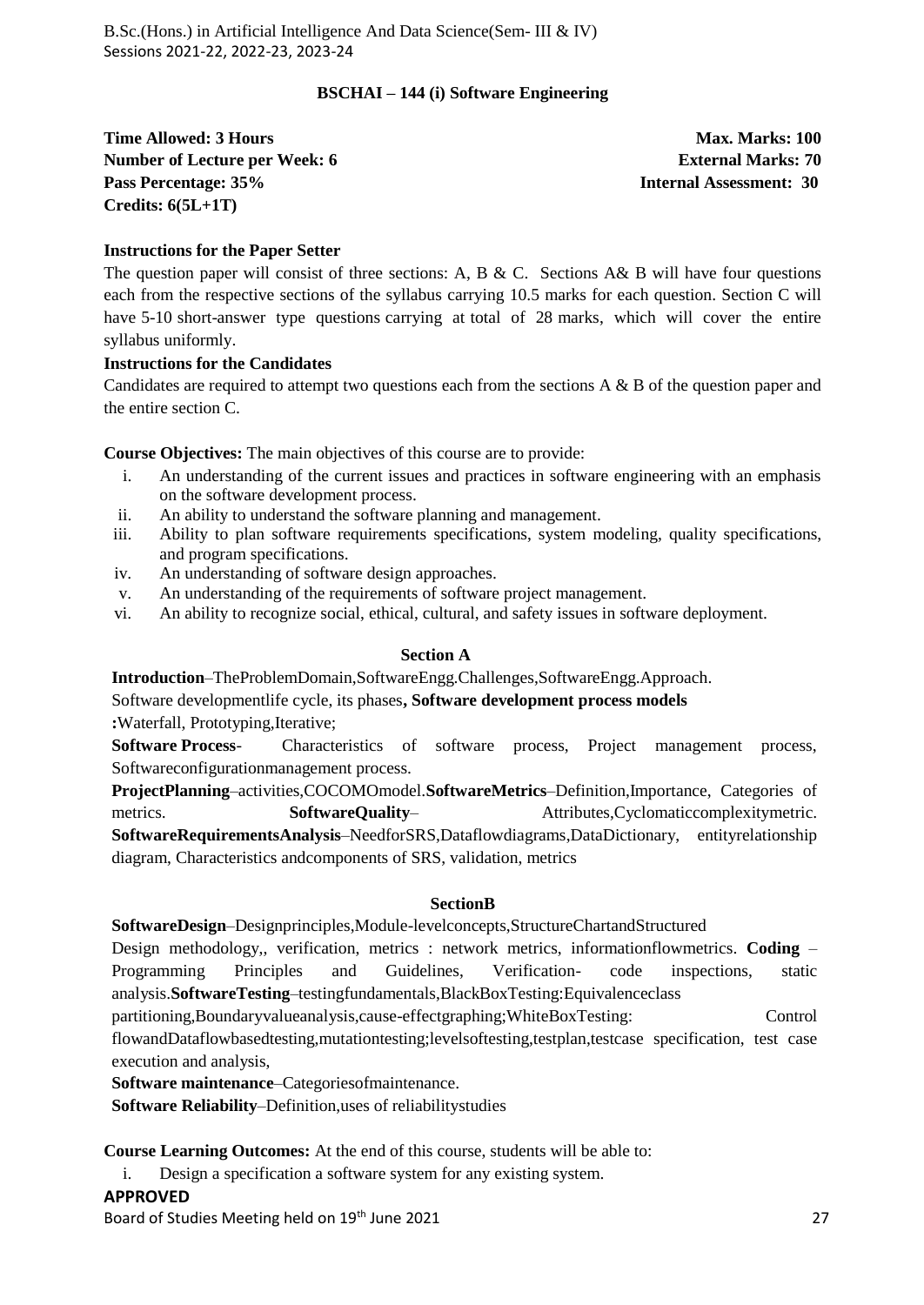- ii. Plan a design of software system as per the specification.<br>iii. Implement a software system it with readable, reusable, n
- iii. Implement a software system it with readable, reusable, modular and object-oriented techniques.<br>iv. Design a test procedure for validity, correctness and completeness.
- Design a test procedure for validity, correctness and completeness.
- v. Implement a software maintenance schedule.

#### **Text Book:**

1. An Integrated approach to Software Engineering, Third Edition, Pankaj Jalote, Narosa Publications.

# **References:**

- 1. Software Engineering, Revised Second Edition , K.K. Aggarwal, Yogesh Singh, New Age International Publishers.
- 2. SoftwareEngineering–A Practitioner's Approach, Fifth Edition, Roger. S. Pressman, **McGrawHill**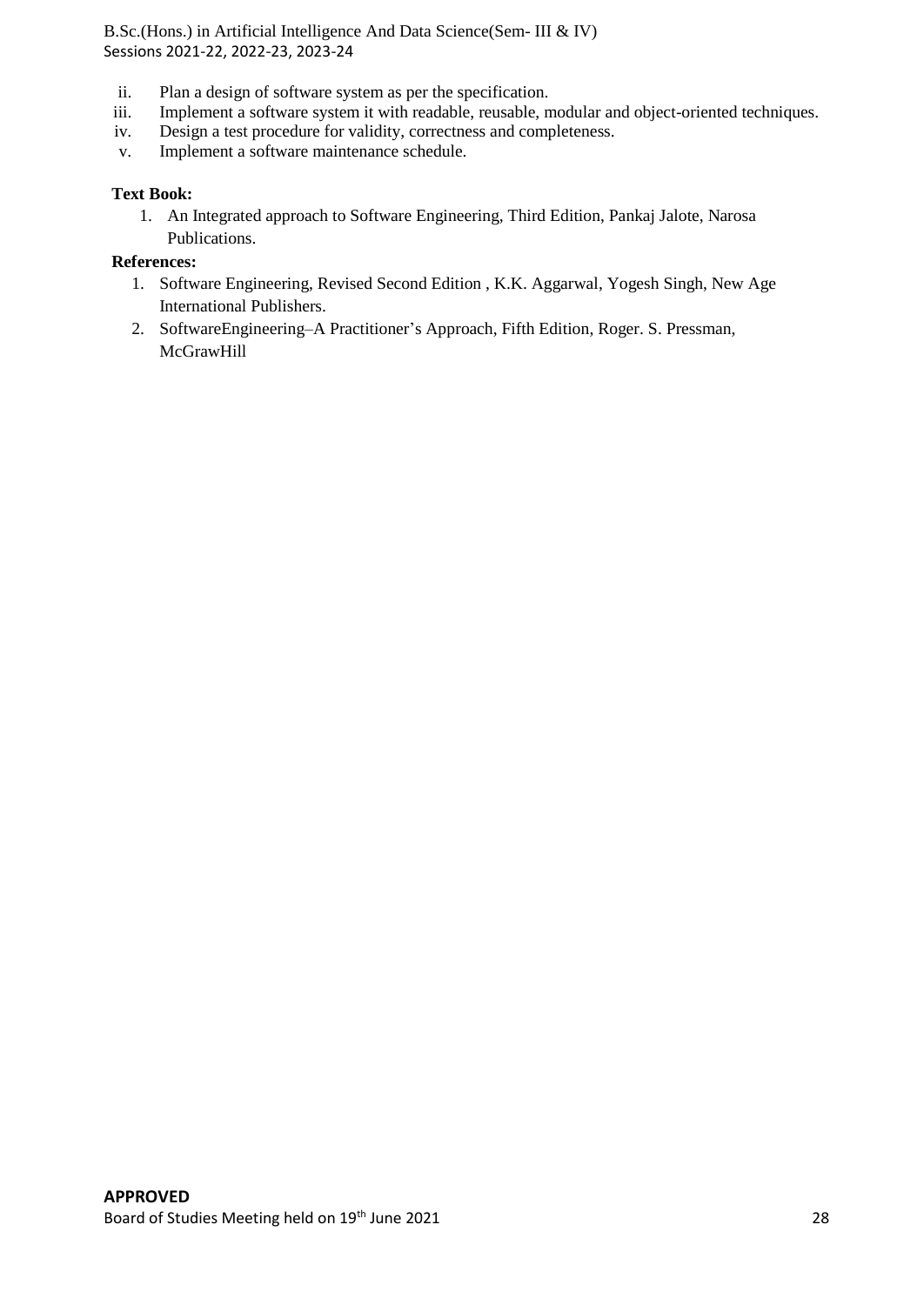#### **BSCHAI – 144 (ii) Cyber Security and Information Assurance**

**Time Allowed: 3 Hours Max. Marks: 100 Max. Marks: 100 Number of Lecture per Week: 6 External Marks: 70 Pass Percentage: 35% Internal Assessment: 30 CREDITS: 6(5L+1T)**

#### **Instructions for the Paper Setter**

The question paper will consist of three sections: A, B & C. Sections A& B will have four questions each from the respective sections of the syllabus carrying 10.5 marks for each question. Section C will have 5-10 short-answer type questions carrying at total of 28 marks, which will cover the entire syllabus uniformly.

#### **Instructions for the Candidates**

Candidates are required to attempt two questions each from the sections  $A \& B$  of the question paper and the entire section C.

**Course Objectives:** The main objectives of this course are:

- i. Exhibit knowledge to secure corrupted systems, protect personal data and secure computer networks in an Organization.
- ii. To practice with an expertise in academics to design and implement security solutions.
- iii. To understand key terms and concepts in Cryptography, Governance and Compliance.
- iv. To develop cyber security strategies and policies
- v. To understand principles of web security and to guarantee a secure network by monitoring and analyzing the nature of attacks through cyber/computer forensics software/tools.

#### **Section A**

**Critical characteristics of Information** - NSTISSC Security Model -Components of information System –SDLC – Information assurance - Security Threats and vulnerabilities - Overview of Security threats-– Security Standards.

**Classical Cryptography** - Symmetric Cryptography- Asymmetric Cryptography - Modern Cryptography – Access Control - DRM – Steganography – Biometrics.

**Network security** - Intrusion Prevention, detection and Management - Firewall – Ecommerce Security - Computer Forensics - Security for VPN and Next Generation Networks.

#### **Section B**

**Host and Application security** -Control hijacking, Software architecture and a simple buffer overflow - Common exploitable application bugs, shellcode - Buffer Overflow - Side-channel attacks - Timing attacks, power analysis, cold-boot attacks, defenses – Malware - Viruses and worms, spyware, key loggers, and botnets; defenses auditing, policy - Defending weak applications - Isolation, sandboxing, virtual machines.

**Mobile, GSM and Wireless LAN security** - Protection measures - Business risk analysis – Information Warfare and Surveillance – Case study on Attack prevention, detection and response.

**Course Learning Outcomes:** At the end of this course:

- i. The learner will gain knowledge about securing both clean and corrupted systems, protect personal data and secure computer networks.
- ii. The learner will understand key terms and concepts in cyber law, intellectual property and cyber crimes, trademarks and domain theft.

#### **APPROVED**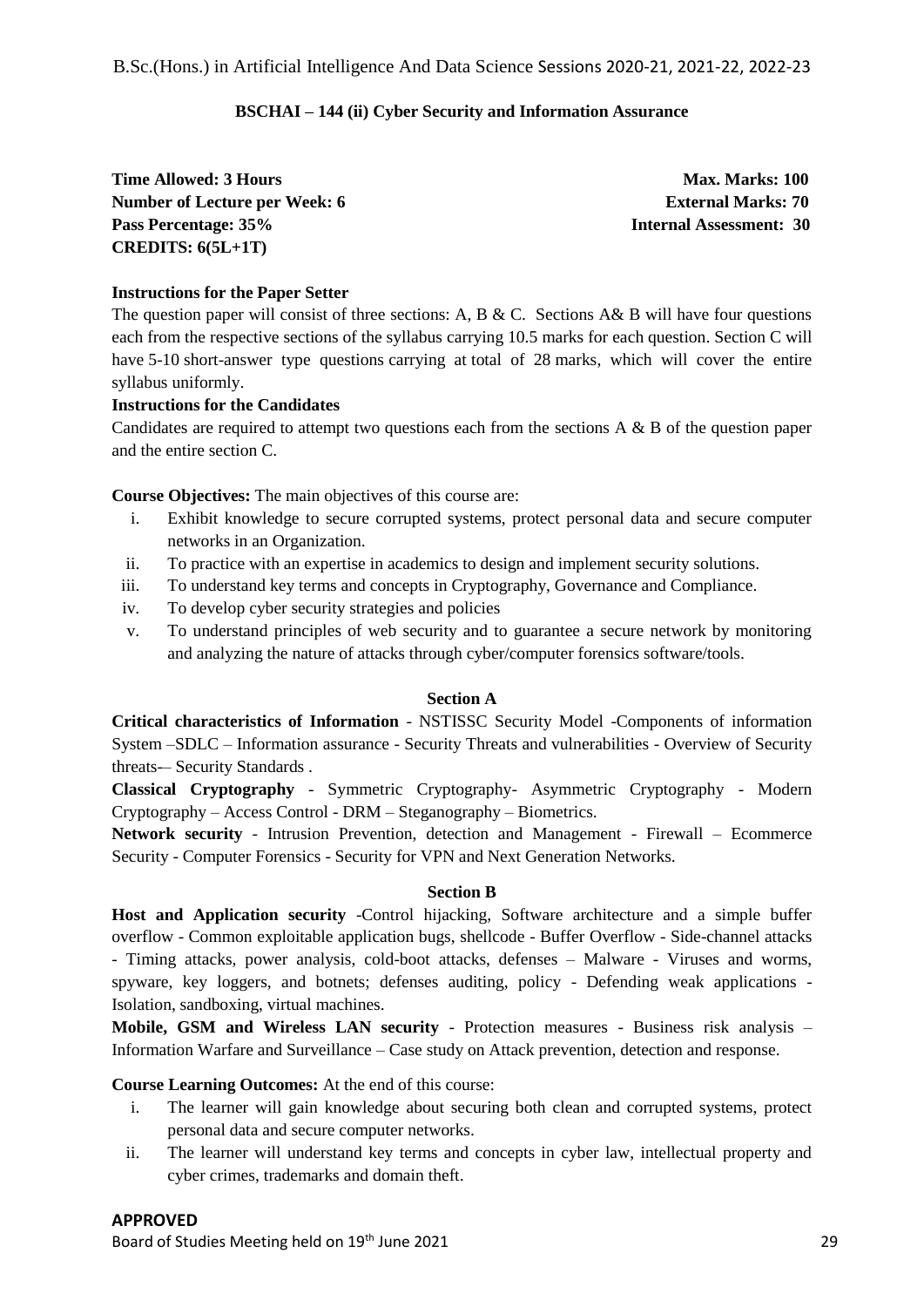- iii. The learner will understand principles of web security.
- iv. The learner will be able to incorporate approaches for incident analysis and response.
- v. The learner will develop an understanding of security policies (such as confidentiality, integrity, and availability), as well as protocols to implement such policies.

# **References:**

- 1. William Stallings, "Cryptography and Network Security: Principles and Practice", 6 th Edition, PHI.
- 2. Michael E. Whitman and Herbert J Mattord, "Principles of Information Security", 6 th edition, Vikas Publishing House.
- 3. Bill Nelson, Amelia Phillips, F.Enfinger and Christopher Stuart, "Guide to Computer Forensics and Investigations, 4 th ed., Thomson Course Technology.
- 4. Matt Bishop, "Computer Security: Art and Science", 1st edition, Addison-Wesley Professional.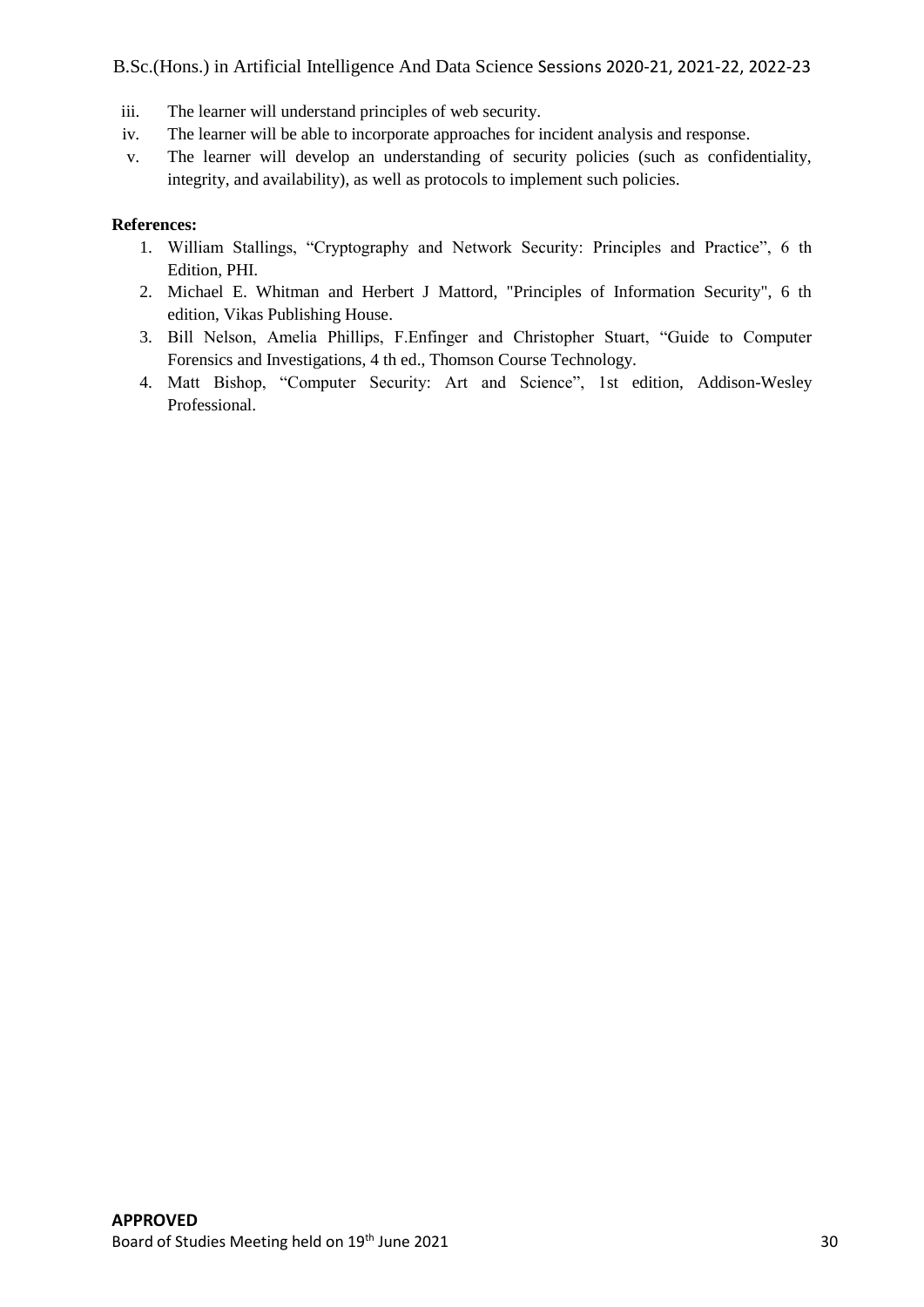#### **BSCHAI – 144 (iii) Social Networking and Mining**

**Time Allowed: 3 Hours Max. Marks: 100 Max. Marks: 100 Number of Lecture per Week: 6 External Marks: 70 Pass Percentage: 35% Internal Assessment: 30 Credits: 6(5L+1T)**

#### **Instructions for the Paper Setter**

The question paper will consist of three sections: A, B & C. Sections A& B will have four questions each from the respective sections of the syllabus carrying 10.5 marks for each question. Section C will have 5-10 short-answer type questions carrying at total of 28 marks, which will cover the entire syllabus uniformly.

#### **Instructions for the Candidates**

Candidates are required to attempt two questions each from the sections  $A \& B$  of the question paper and the entire section C.

**Course Objectives:** The main objectives of this course are:

- i. To have an introduction with Statistical Properties of Social Networks and its Analysis.
- ii. To model and visualize social Networks with different techniques such as Graphs, Clustering and random walks.
- iii. To understand the applications of Community Mining Algorithms.

#### **Section A**

**Introduction-** Introduction to Web - Limitations of current Web – Development of Semantic Web – Emergence of the Social Web – Statistical Properties of Social Networks -Network analysis - Development of Social Network Analysis - Key concepts and measures in network analysis - Discussion networks - Blogs and online communities - Web-based networks.

**Modeling And Visualization-** Visualizing Online Social Networks - A Taxonomy of 26 Visualizations - Graph Representation - Centrality- Clustering - Node-Edge Diagrams - Visualizing Social Networks with Matrix-Based Representations- Node-Link Diagrams - Hybrid Representations - Modelling and aggregating social network data – Random Walks and their Applications –Use of Hadoop and Map Reduce - Ontological representation of social individuals and relationships.

**Mining Communities-** Aggregating and reasoning with social network data- Advanced Representations - Extracting evolution of Web Community from a Series of Web Archive - Detecting Communities in Social Networks - Evaluating Communities – Core Methods for Community Detection & Mining - Applications of Community Mining Algorithms - Node Classification in Social Networks.

#### **Section B**

**Text and Opinion Mining-** Text Mining in Social Networks -Opinion extraction – Sentiment classification and clustering - Temporal sentiment analysis - Irony detection in opinion mining - Wish analysis - Product review mining – Review Classification – Tracking sentiments towards topics over time.

**Tools for Social Network Analysis-** UCINET – PAJEK – ETDRAW – StOCNET – Splus – R – NodeXL – SIENA and RSIENA – Real world Social Networks (Facebook- Twitteretc.)

**Course Learning Outcomes:** At the end of this course, students will be:

i. Familiar with Visualization and Modeling of Social Networks.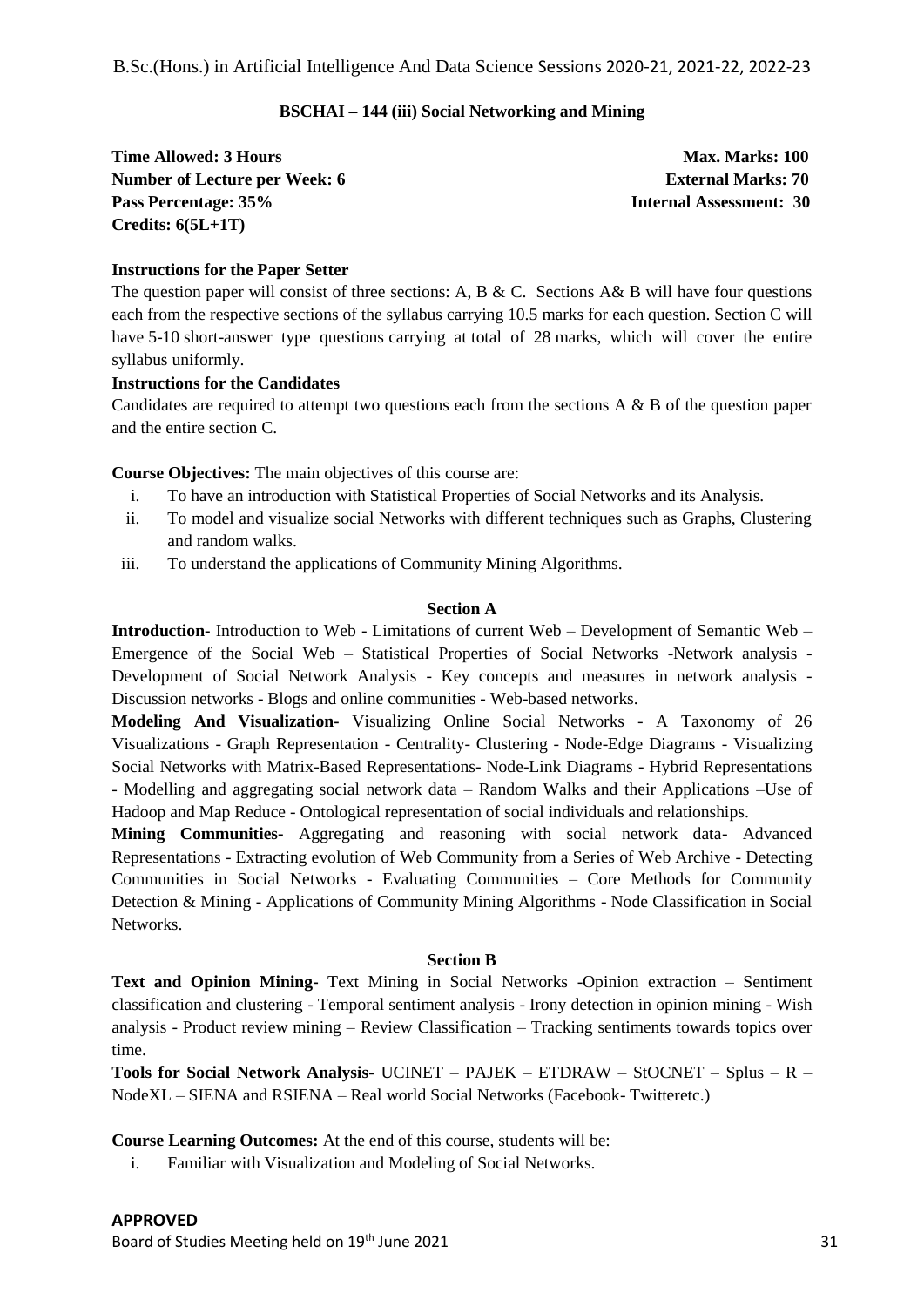B.Sc.(Hons.) in Artificial Intelligence And Data Science Sessions 2020-21, 2021-22, 2022-23

- ii. Able to understand the concept of Text and Opinion Mining.
- iii. Capable of using different tools for Social Network Analysis.

#### **References:**

- 1. Charu C. Aggarwal, "Social Network Data Analytics", Springer.
- 2. Peter Mika, "Social Networks and the Semantic Web", 1 st edition, Springer.
- 3. BorkoFurht, "Handbook of Social Network Technologies and Applications", 1st edition, Springer.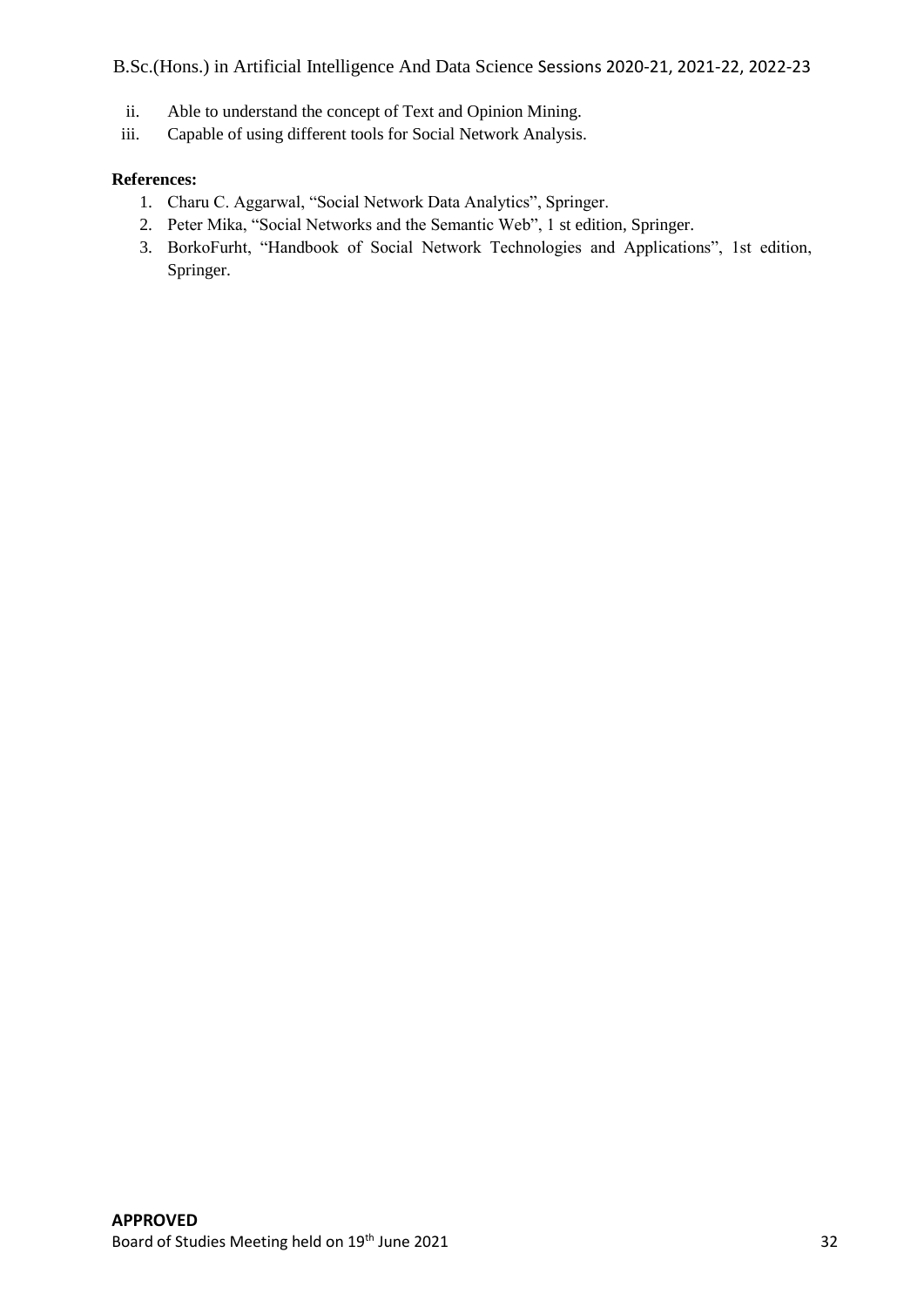B.Sc.(Hons.) in Artificial Intelligence And Data Science Sessions 2020-21, 2021-22, 2022-23

# **BSCHAI – 145 Programming Lab-V (Based on BSCHAI-142)**

**Time Allowed: 3 Hours Max. Marks: 100 Number of Practicals per Week: 4 <b>External Marks: 70 Pass Percentage: 35% Internal Assessment: 30 CREDITS: 2(4P)**

This course will mainly comprise of exercises on the basis of the following theory paper BSCHAI-142: Data Analysis using Python.

**\*The splitting of marks is as under: Maximum Marks for Continuous Assessment: 30 Maximum Marks for University Examination: 70**